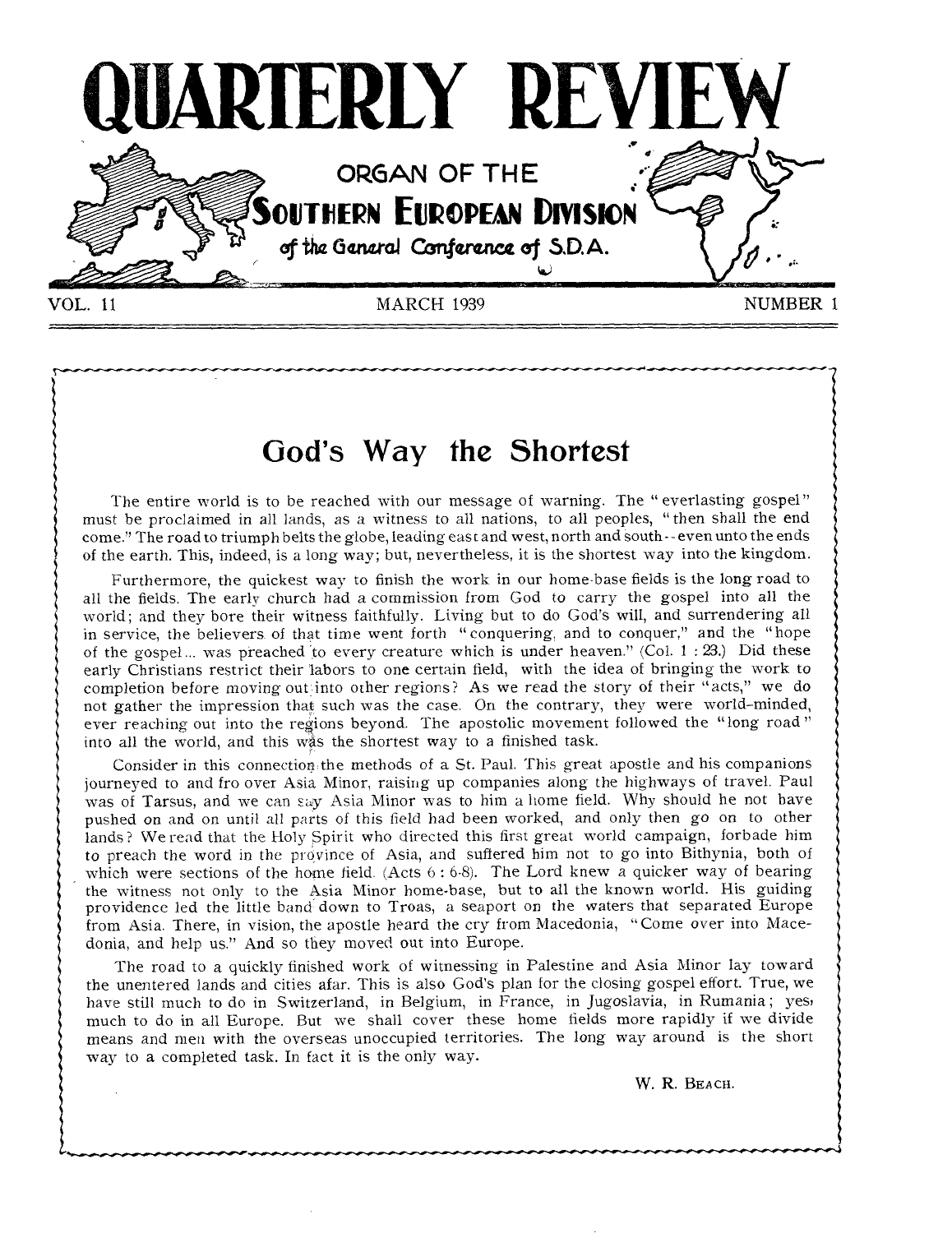# SHEPHERDING THE FLOCK

This is an urgent appeal for a more thorough, a more enlightened shepherding of the flock. It is indeed a grievous thing to see souls leaving the ranks of the people of God, especially at a time when so many new believers are being gathered into the fold. Our hearts bleed when we learn that some have gone out from our midst and no longer walk with us in the lighted way. True, the statistical report shows that our losses by apostasy have greatly diminished during the past two years; we feel nevertheless, that we should ever remember, and more and more as the day of translation approaches, the exhortation of the apostle Peter to the elders : " Feed the flock of God which is among you."

We have fallen upon the perilous times of the end. Seldom has the church of Christ been in greater danger than today. Certainly, at such a time, it is our duty to give with haste the last message of warning to the world. But, with no less certainty, this day of peril calls for the exercise of greater diligence in taking care in every way of those who accept the truth.

The members of the church are to be nourished and fed with spiritual food. To feed the flock is the solemn duty of every faithful shepherd, and the Lord will hold each responsible for the way in which he fulfills his duty. God's earnest appeal through the prophet Ezechiel to the shepherds of Israel, who fed themselves but not the flock, clothed themselves with wool but did not care for the sheep, is a direct message to the workers and church leaders today.

Much faithful shepherding has been done in the past, "not by constraint, but willingly; not for filthy lucre, but of a ready mind." However, much more should be done, is to be done; and it is with a view to a more diligent, more faithful, more successful fulfilling of our duty as shepherds for God that

*We recommend,* 1. That when a new church is organized, special attention be given to the selection and training of local leadership, in order that the new church may he strongly established and satisfactorily directed and developed.

2. That local conferences and missions arrange for a two to four-day convention every year if possible, to instruct, inspire, and qualify the church officers for their sacred work. It is suggested that among other things, the following essentials should be taught :

- a) The principles and methods of church organization.
- b) The relation of the church to the conference.
- c) The responsibilities of elders, deacons, and other church leaders, such as Sabbath School, M.V., and Home Missionary officers.
- d) The necessity of personal contact and interest in each member of the church.

3. That proper instruction be given to the members in order that they understand and appreciate their personal relation to the church of God as a world organization. God deals not only with His church as a whole, but directly with each member individually. The instruction of the apostle Paul concerning church organization should be so deeply impressed upon each member that he will at all times feel his own personal responsibility in the welfare and work of the church, and will draw spiritual food for himself from the word of God as given in the Bible and the Spirit of prophecy.

In this connection the relationship of members to the prayer meeting, Sabbath school, Missionary Volunteer society, and other church activities, should be clearly explained.

4. That church members be trained to cooperate with the elders in the task of shepherding. In some churches a pastoral group should be formed with the aim of visiting the home of every church member several times a year, of visiting especially those who absent them selves from the services of the church, encouraging them to faithful attendance, and of contacting those who have drifted out of the church, endeavoring to reclaim them for God.

5. That, in the larger churches, a welcoming committee be appointed to greet all strangers coming to Sabbath school and services, ascertaining whether they are members of a sisterchurch or not, and to see that such persons are invited to a Sabbath school class and otherwise made to feel that they are welcome to participate in the activitizs of the church In the smaller churches some qualified person should be assigned to this task.

6. That special interest be taken in our youth, to guard them from being swept away by the pleasure-loving spirit which characterizes the world, and direct them as tar as possible toward our training schools where they may become firmly grounded in the truth and be prepared for service in harmony with God's plan for their lives. The youth who remain with the home church should be given responsibilities where they can become "God's helping hand."

7. That, as may be arranged for by conference or mission organizations, revival services,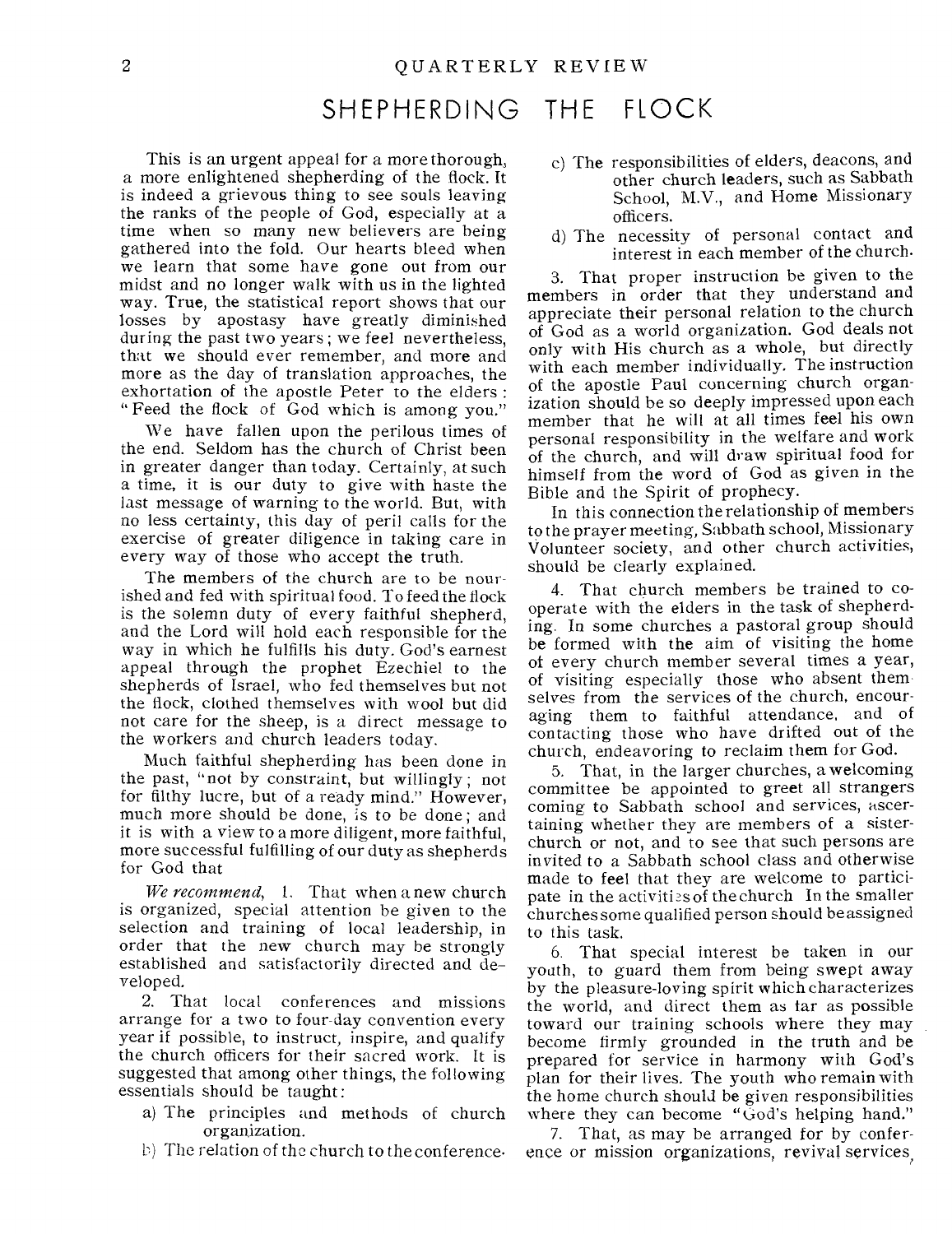of ten days to three weeks, be held in certain churches, at which time a special appeal will be made to the children of Adventist parents, to backsliders in the church, and to allfor a deeper consecration of heart.

8. That the church papers of our different language areas be recognized as an important, efficient means of feeding the flock, and that we encourage our members to subscribe to them ; that in cases where church members cannot read, the leader of the church see to it that the information and spiritual help contained in the church paper are brought to the unlearned by those who can read, by means of a missionary visit.

Finally, brethren, let us undertake this work of shepherding as a sacred, holy task, fully conscious of the fact that our dependence is upon the Lord for success. Only as we maintain a living connection with God, only as the Holy Spirit is the indwelling, impelling power in our lives, can any plans or methods be truly effective in building up the cause of God on earth. Then let us live in constant communion with Heaven, and invite Jesus to stand by our side. The presence of the "Chief Shepherd" will mean successful shepherding. We can count on Jesus' help in a special way as we shepherd the flock that is among us, for "the church, enfeebled and defective, needing to be reproved, warned and counselled, is the only object on earth upon which Christ bestows His supreme regard." *(Zest. to Ministers,* p. 49.) In fact it is Christ who said : "Feed my sheep," "Feed my lambs;" and if we respond to His command with all our heart and with all our might, the flock of God will be truly shepherded, " and when the Chief Shepherd shall appear, ye shall receive a crown of glory that fadeth not away."

> Southern European Division Committee. 1935 Winter Council.

# Remarks by the President

In this issue of the Quarterly Review our readers will find the report of our Division statistical secretary for the year 1938. This report gives in figures the result of the combined efforts of our workers and members in behalf of perishing souls.

Statistical reports are often dry and uninteresting, but this report should be of interest to all. It deals not with francs or liras, dinars or leis, or with other inanimate things, but it deals with human souls. It reveals to us the glorious and inspiring fact that during the year 1938 there were 3040 precious, blood-bought souls won for Christ and added to our churches by baptism and vote. And the picture is not

complete, for in our largest and most fruitful union conditions have been such that it has been impossible to obtain information from some parts of the field. Considering further the fact that our work in Spain has been completely disorganized and paralyzed by the war, and that in our largest union scores of our churches have been closed and many of our ministers and members either put in prison or under strict orders ( and constant observation) not to do any missionary work, these results are very encouraging.

In spite of all the efforts of the enemy to hinder and destroy, God has blessed and prospered His work. We thank God for the 3040 baptisms reported and also for the ones that could not be reported. Had not new restrictions and hindrances arisen in our largest and most productive field, we feel certain that we would have been able to report more than 4000 new additions to the churches in our Division during the year 1938.

The financial report appearing in this number shows that there was an increase of more than thirty -one thousand dollars in the tithe paid into the treasuries of the conferences and missions of our Division during the past year, and about six thousand dollars more in mission offerings. For this we thank God and also our dear brethren and sisters who have so faithfully supported the cause of God with their means. May the Lord richly bless and prosper all who have so nobly and loyally sustained His work.

The year 1938 is now in the past. Its record is closed. Nothing can be added to it, and nothing can be taken from it. A new year is before us, however, and with the help of God we must seek to make this a year of great victory and real success, both in our own Christian experience and in the work of winning souls for Christ. Looking at the conditions in the world and especially at the situation confronting us in several of our fields where the enemy seems determined to annihilate us and our work, we may be tempted to become discouraged. It may seem to us that nothing can be accomplished under such forbidding circumstances. We must not forget, however, that " a divine hand is on the wheel" and that our Captain will guide us through every storm and tempest. He who has commissioned us to carry His message into all the world has also assured us "that this gospel of the kingdom shall be preached in all the world for a witness unto all nations." That includes all the countries in our Division. We may not see how it can be done, but if we put our trust in God and by faith in Him go forward, He will open the way.

Speaking of and to His people in the last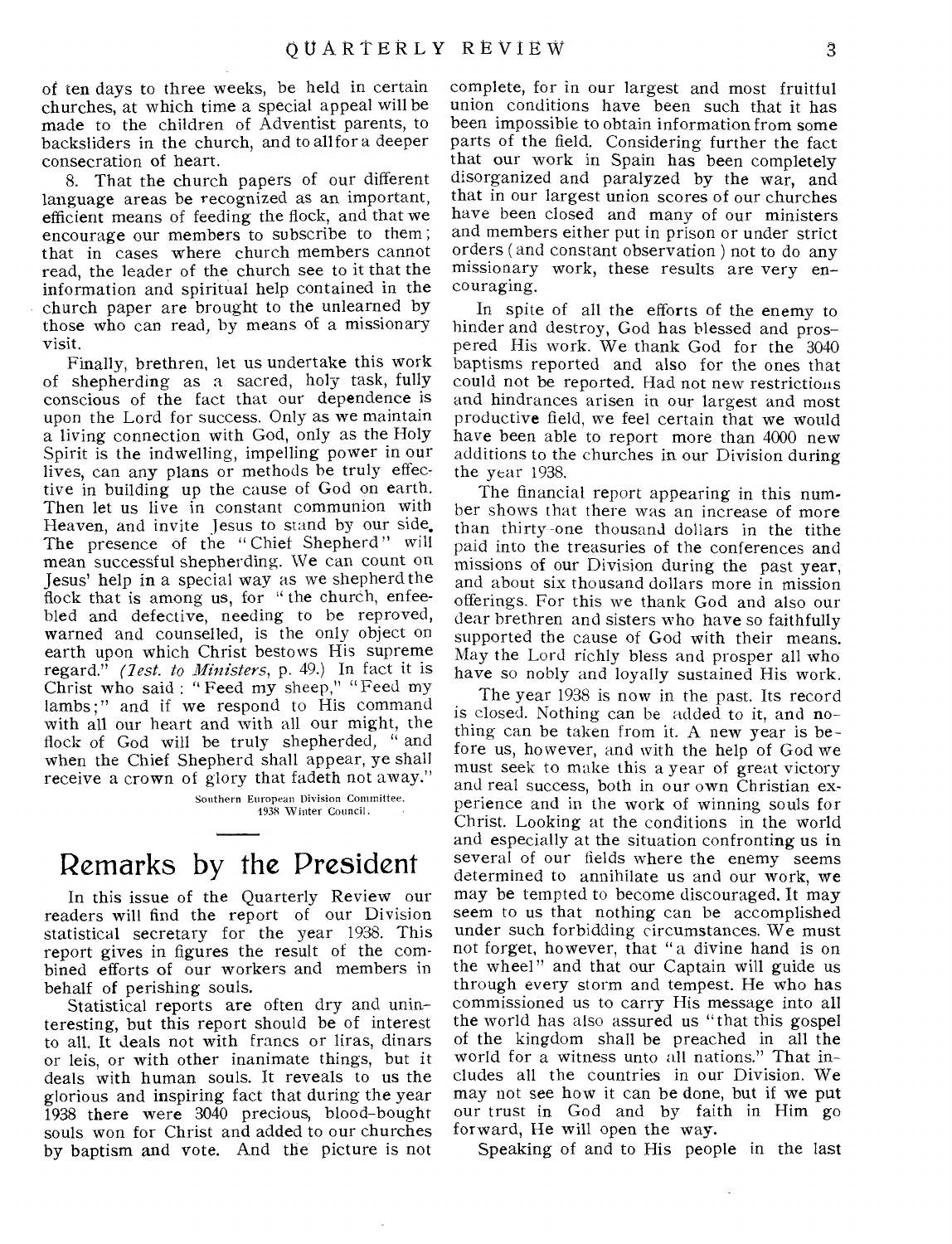$\equiv$ 

# 4 QUARTERLY REVIEW

# **Statistical Report of the Southern Europ. Division of S. D.A. for the Quartet Ending December 3l, 1938.**

| Name of Conference<br>or Mission                                                                                                                                                                                                                                                                                                                              | ៵<br>Number of<br>Churches                                                | Previous<br>Membership                                                                           | Baptism                                                        | Vote                                                                        | etter                                                  | Gains<br><b>Total</b>                                                   | Apostasy                                                                       | Death                                                            | Letter                                     | $_{Losses}$<br><b>Total</b>                                                    | Gain<br>$\tilde{\mathbf{z}}$                                         | Membership<br>Present                                                    | Ord. Ministers                                                   | <b>Ministers</b><br>.<br>آلـ                                                | Miss.<br>Licentiates                                                 | Other Workers                                                                                                                            | Canvassers                                                                   | Workers<br>Total                                                                    | Number of<br>Sab. School                                                       | Sab. School<br>Membership                                                            | Average<br>Attendance                                                     |
|---------------------------------------------------------------------------------------------------------------------------------------------------------------------------------------------------------------------------------------------------------------------------------------------------------------------------------------------------------------|---------------------------------------------------------------------------|--------------------------------------------------------------------------------------------------|----------------------------------------------------------------|-----------------------------------------------------------------------------|--------------------------------------------------------|-------------------------------------------------------------------------|--------------------------------------------------------------------------------|------------------------------------------------------------------|--------------------------------------------|--------------------------------------------------------------------------------|----------------------------------------------------------------------|--------------------------------------------------------------------------|------------------------------------------------------------------|-----------------------------------------------------------------------------|----------------------------------------------------------------------|------------------------------------------------------------------------------------------------------------------------------------------|------------------------------------------------------------------------------|-------------------------------------------------------------------------------------|--------------------------------------------------------------------------------|--------------------------------------------------------------------------------------|---------------------------------------------------------------------------|
| $\mathbf{1}$                                                                                                                                                                                                                                                                                                                                                  | 2                                                                         | 3                                                                                                | 4                                                              | 5                                                                           | 6                                                      | 7                                                                       | 8                                                                              |                                                                  | 9 10 11                                    |                                                                                | 12                                                                   |                                                                          |                                                                  | 13 14 15 16                                                                 |                                                                      | 17                                                                                                                                       | 18                                                                           | 19                                                                                  | 20                                                                             | 21                                                                                   | 22                                                                        |
| 1. SOUTHERN EUR. DIV.                                                                                                                                                                                                                                                                                                                                         |                                                                           |                                                                                                  |                                                                |                                                                             |                                                        |                                                                         |                                                                                |                                                                  |                                            |                                                                                |                                                                      |                                                                          | 5.                                                               | 6                                                                           | 8                                                                    | $\overline{\phantom{a}}$                                                                                                                 | $\overline{\phantom{0}}$                                                     | 19                                                                                  |                                                                                |                                                                                      |                                                                           |
| 2. FRANCO-BELGIAN U. C.<br>Conference.<br>Belgian<br>3.<br>$\blacktriangleright$<br>East France<br>4.<br>×<br>North $\rightarrow$<br>.<br>5.<br>,<br>.<br>South<br>$\pmb{\ast}$<br>6.                                                                                                                                                                         | 15<br>15<br>15<br>25<br>70                                                | 574<br>451<br>738<br>653<br>2416                                                                 | 6<br>9<br>$\overline{\phantom{0}}$<br>15                       | 4<br>$\overline{\phantom{m}}$<br>-<br>6<br>10 <sup>10</sup>                 | 5<br>6<br>7<br>31<br>49                                | q<br>12<br>16<br>37<br>$\overline{74}$                                  | 10<br>3<br>4<br>18                                                             | 3<br>1<br>$\overline{\mathbf{4}}$                                | 13<br>6<br>22<br>45                        | 5<br>26<br>9<br>27<br>67                                                       | 4<br>$-14$<br>7<br>10<br>7                                           | 578<br>437<br>745<br>663<br>2423                                         | 7<br>5<br>4<br>5<br>4<br>25                                      | 3<br>6<br>3<br>5<br>2<br>19                                                 | 4<br>4<br>5<br>5<br>5<br>23                                          | $\overline{\phantom{0}}$<br>$\overline{\phantom{a}}$<br>$\overline{\phantom{0}}$                                                         | 13<br>6<br>13<br>10<br>42                                                    | 14<br>28<br>18<br>28<br>21<br>109                                                   | 20<br>17<br>15<br>24<br>76                                                     | 646<br>391<br>534<br>414<br>1985                                                     | 512<br>314<br>398<br>388<br>1612                                          |
| 7. JUGOSLAVIAN UNION CONF.<br>Danube Conference<br>8.<br>9.<br>Sava<br>$\blacktriangleright$<br>$\mathbf{u}^{\top} \cdot \mathbf{u}^{\top} \cdot \mathbf{u}^{\top} \cdot \mathbf{u}^{\top} \cdot \mathbf{u}^{\top} \cdot \mathbf{u}^{\top} \cdot \mathbf{u}^{\top} \cdot \mathbf{u}^{\top}$<br>10.<br>Morava<br>$\mathbf{v}$<br>.                             | 64<br>40<br>32<br>136                                                     | 1884<br>942<br>880<br>3706                                                                       | 24<br>15<br>30<br>69                                           | 6<br>$\blacktriangleleft$<br>6<br>16 103                                    | 32<br>21<br>50                                         | 62<br>40<br>86<br>188                                                   | 8<br>12<br>$\boldsymbol{2}$<br>22                                              | 5<br>1<br>6<br>12 105 139                                        | 40<br>23<br>42                             | 53<br>36<br>50                                                                 | 9<br>$\overline{\mathbf{4}}$<br>36<br>49                             | 1893<br>946<br>916<br>3755                                               | 4<br>6<br>4<br>4<br>18                                           | ı<br>$\mathbf{1}$<br>$\bar{2}$                                              | 4<br>3<br>2<br>$\overline{2}$<br>11                                  | $\equiv$<br>$\overline{\phantom{0}}$<br>$\overline{\phantom{m}}$                                                                         | 27<br>23<br>18<br>$\overline{68}$                                            | 8<br>37<br>30<br>24<br>99                                                           | 68<br>41<br>41<br>150                                                          | 2018<br>1126<br>995<br>4139                                                          | 1436<br>843<br>862<br>3141                                                |
| 11. RUMANIAN UNION CONF.<br>West Muntenian Conference<br>12.<br>$\sim$ $\sim$ $\sim$<br>East<br>13.<br>$\blacktriangleright$<br>э<br>North Moldavian<br>$\pmb{\varkappa}$<br>$\cdots$<br>14.<br>South<br>$\mathbf{r}$<br>$\sim$ $\sim$ $\sim$<br>15.<br>$\alpha$<br>Transylvanian<br>$\lambda$<br>$\cdots$<br>16.<br>$\mathbf{v}$<br>Banat<br>17.<br>$\cdots$ | 138<br>83<br>83<br>63<br>129<br>63<br>559                                 | 5387<br>2693<br>3385<br>1983<br>3363<br>1876<br>18687                                            | 117<br>31<br>64<br>68<br>34<br>$\overline{\phantom{m}}$<br>314 | 4<br>8<br>6<br>27<br>12<br>$\overline{\phantom{0}}$<br>57 207               | 76<br>25<br>34<br>16<br>56<br>$\overline{\phantom{0}}$ | 197<br>64<br>104<br>111<br>102<br>$\overline{\phantom{0}}$<br>578 149   | - 48<br>34<br>24<br>23<br>20<br>$\sim$                                         | 9<br>5<br>8<br>ı.<br>4<br>$\overline{\phantom{0}}$<br>27 283 459 | 97 154<br>22<br>49<br>65.<br>50            | 61<br>81<br>89<br>-74                                                          | 43<br>3<br>23<br>${\bf 22}$<br>28<br>$\overline{\phantom{0}}$<br>119 | 5430<br>2696<br>3408<br>2005<br>3391<br>1876<br>18806                    | п<br>-15<br>11<br>-9<br>n<br>9<br>8<br>74                        | 2<br>-5<br>3<br>3<br>$\overline{\phantom{m}}$<br>5<br>4<br>$2\overline{2}$  | 5<br>7<br>4<br>7<br>5<br>4<br>3<br>35                                | $\overline{\phantom{0}}$<br>$\overline{\phantom{0}}$<br>$\equiv$<br>$\overline{\phantom{0}}$                                             | 19<br>9<br>8<br>9<br>16<br>6<br>67                                           | 18<br>46<br>27<br>27<br>25<br>34<br>21<br>198                                       | 138<br>84<br>83<br>56<br>128<br>85<br>574 28792                                | 8694<br>3989<br>5049<br>3765<br>4851<br>2444                                         | 8239<br>3135<br>3937<br>1446<br>4804<br>2127<br>23688                     |
| 18. SWISS UNION CONFERENCE.<br>German Swiss Conference<br>19.<br>$\mathfrak{p}$<br>20. Léman<br>$\sim$ $\sim$ $\sim$ $\sim$                                                                                                                                                                                                                                   | 37<br>20<br>57                                                            | 1432<br>1013<br>2445                                                                             | 9<br>9<br>18                                                   | 1<br>$\overline{\phantom{a}}$<br>$\mathbf{1}$                               | 2<br>10<br>12                                          | 12<br>i9<br>31                                                          | 20<br>1<br>21                                                                  | 8<br>5<br>13                                                     | 14<br>8<br>22                              | 42<br>14<br>$56 - 25$                                                          | $-30$<br>5                                                           | 1402<br>1018<br>2420                                                     | 4<br>7<br>$\overline{7}$<br>18                                   | 1<br>$\mathbf{1}$<br>ı.<br>3                                                | 11<br>5<br>16                                                        | $\equiv$<br>$\mathord{\hspace{1pt}\text{--}\hspace{1pt}}$                                                                                | 23<br>14<br>37                                                               | 5<br>42<br>$\overline{27}$<br>74                                                    | 37<br>25<br>62                                                                 | 1361<br>769<br>2130                                                                  | 925<br>621<br>1546                                                        |
| 21. IBERIAN UNION MISSION<br>22.<br>Spanish Mission<br>23. Portuguese Conference<br>Madeira Mission<br>24.<br>25.<br>Azores<br>w<br>. <i>.</i>                                                                                                                                                                                                                | 10<br>7<br>1<br>1<br>19                                                   | 403<br>377<br>84<br>32<br>896                                                                    | 13<br>10 <sup>10</sup><br>23                                   | $\sim$<br>$\overline{\phantom{0}}$<br>$\overline{\phantom{m}}$<br>—         | 10<br>$\overline{\phantom{m}}$<br>10                   | 23<br>10<br>33                                                          | $\overline{\phantom{0}}$                                                       | -1<br>1                                                          | 7<br>$\sim$<br>7                           | 8<br>$\sim$ $\sim$<br>8                                                        | 15<br>10<br>$\sim$ $\sim$<br>25                                      | 403<br>392<br>94<br>32<br>921                                            | 3<br>2<br>$\mathbf{1}$<br>1<br>7                                 | 1<br>3<br>$\overline{\phantom{m}}$<br>$\overline{\phantom{a}}$<br>4         | 1<br>4<br>1<br>$\mathbf{1}$<br>$\overline{7}$                        | $\overline{\mathcal{U}}$<br>-<br>-<br>7                                                                                                  | 6<br>-<br>--<br>6                                                            | 5<br>---<br>22<br>$\overline{2}$<br>$\bf 2$<br>31                                   | 7<br>-1<br>$\boldsymbol{2}$<br>10                                              | 460<br>114<br>55<br>629                                                              | 427<br>95<br>51<br>573                                                    |
| 26. ITALIAN UNION MISSION<br>North Italian Mission<br>27.<br>South<br>28.<br>$\pmb{\lambda}$<br>$\blacktriangleright$<br>$\cdots$<br>29.<br>Ethiopian<br>$\mathcal{V}$<br>$\cdots$                                                                                                                                                                            | 14<br>15<br>8<br>37                                                       | 452<br>372<br>423<br>1247                                                                        | 10<br>13<br>$\rightarrow$<br>23                                | $\overline{\phantom{m}}$<br>$\bf{2}$<br>$2\overline{2}$                     | 10<br>15<br>$\overline{\phantom{a}}$                   | 20<br>30<br>50                                                          | 4<br>2<br>6                                                                    | 1<br>1<br>$2\overline{21}$                                       | 14<br>7                                    | 19<br>10<br>29                                                                 | 1<br>20<br>21                                                        | 453<br>392<br>423<br>1268                                                | $\scriptstyle\rm 7$<br>6<br>1<br>15                              | ı<br>$\overline{\phantom{a}}$<br>$\boldsymbol{2}$<br>ı<br>$\overline{4}$    | 5<br>5<br>4<br>8<br>$\overline{22}$                                  | $\equiv$<br>-<br>-<br>-                                                                                                                  | 18<br>$\overline{7}$<br>--<br>25                                             | 7<br>30<br>19<br>10<br>66                                                           | 18<br>$\overline{25}$<br>$\boldsymbol{2}$<br>45                                | 518<br>515<br>92<br>1125                                                             | 437<br>482<br>83<br>1002                                                  |
| 30. NORTH AFRICAN UNION MISS.<br>Algerian Mission<br>31.<br>32. Могоссап<br>$\pmb{\ast}$<br>$\alpha$ , and $\alpha$ , and $\alpha$ , and $\alpha$ , and $\alpha$<br>33.<br>Tunis<br>$\mathbf{v}$                                                                                                                                                              | 10<br>4<br>1<br>15                                                        | 246<br>92<br>47<br>385                                                                           |                                                                |                                                                             |                                                        |                                                                         |                                                                                | NO REPORT                                                        |                                            |                                                                                |                                                                      | 246<br>92<br>47<br>385                                                   | -1<br>4<br>1<br>1<br>7                                           | $\mathbf{2}$<br>$\overline{2}$<br>1<br>5                                    | 4<br>3<br>$\overline{2}$<br>1<br>10                                  | $\overline{\phantom{0}}$<br>$\overline{\phantom{a}}$<br>$\overline{\phantom{a}}$<br>$\overline{\phantom{a}}$                             | 10<br>$\mathbf{1}$<br>11                                                     | 5<br>19<br>6<br>3<br>33                                                             | 11<br>4<br>1<br>16                                                             | 247<br>83<br>40<br>370                                                               | $\mathcal{L}$<br>209<br>59<br>32<br>300                                   |
| 34. INDIAN OCEAN UNION MISS. *)<br>Mission<br>Madagascar<br>35.<br>36.<br>Mauritius<br>y)<br>37.<br>Sevchelles<br>y,<br>38. La Réunion<br>≫<br>39. EQUAT.AFRIC.MISS.*)                                                                                                                                                                                        | 17<br>9<br>$\mathbf 2$<br>1<br>29<br>3                                    | 440<br>559<br>55<br>20<br>1074<br>205                                                            | 22<br>6<br>35                                                  |                                                                             | 2                                                      | 14<br>22<br>6<br>2                                                      | 3<br>5<br>8                                                                    | ı                                                                | 1                                          | 19<br>5<br>24<br>2                                                             | —5<br>17<br>6<br>-<br>18                                             | 435<br>576<br>61<br>20<br>1092<br>205                                    | 1<br>4<br>$\mathbf{2}$<br>$\mathbf{1}$<br>-1<br>$\boldsymbol{2}$ | 5<br>2<br>$\overline{\phantom{a}}$<br>8<br>5                                | $\overline{D}$<br>11<br>10<br>$\boldsymbol{2}$<br>29<br>7            | $\overline{a}$<br>$\blacksquare$<br>--                                                                                                   | $\mathbf{z}$<br>3<br>5                                                       | 7<br>$22\,$<br>17<br>3<br>2<br>51<br>14                                             | 21<br>24<br>$\mathbf{2}$<br>$\boldsymbol{2}$<br>49<br>27                       | 1056<br>951<br>76<br>52<br>2,35<br>1886                                              | 857<br>764<br>74<br>46<br>1741<br>1965                                    |
| 40. CAPE VERDE ISLANDS MISS.*)                                                                                                                                                                                                                                                                                                                                | 1                                                                         | 25                                                                                               |                                                                |                                                                             |                                                        |                                                                         | 2                                                                              |                                                                  |                                            | $\boldsymbol{2}$                                                               | $-2$                                                                 | 23                                                                       | 1                                                                | $\sim$                                                                      | 1                                                                    |                                                                                                                                          | ---                                                                          | 2                                                                                   | 1                                                                              | 31                                                                                   | 32                                                                        |
| 41. ST. THOMAS MISSION*)                                                                                                                                                                                                                                                                                                                                      |                                                                           |                                                                                                  |                                                                |                                                                             |                                                        |                                                                         |                                                                                |                                                                  |                                            |                                                                                |                                                                      |                                                                          |                                                                  | 1                                                                           | I                                                                    | $\overline{\phantom{a}}$                                                                                                                 | $\ddotsc$                                                                    | 2                                                                                   | $\ddot{\phantom{a}}$                                                           | --                                                                                   | $\overline{a}$                                                            |
|                                                                                                                                                                                                                                                                                                                                                               |                                                                           |                                                                                                  |                                                                |                                                                             |                                                        |                                                                         |                                                                                |                                                                  |                                            |                                                                                |                                                                      | RECAPITULATION                                                           |                                                                  |                                                                             |                                                                      |                                                                                                                                          |                                                                              |                                                                                     |                                                                                |                                                                                      |                                                                           |
| 1. Southern European Division<br>2. Franco-Belgian Union Conference<br>3. Jugosiavian<br>4. Rumanian<br>,<br>5. Swiss<br>٦<br>6. Iberian<br>Mission<br>7. Italian<br>8. North African Union<br>)<br>米<br>9. Indian Ocean<br>$\mathbf{v}$<br>×<br>*)<br>10. Equat. African<br>×<br>11. Cape Verde Islands<br>Þ<br>*)<br>12. St. Thomas                         | 70<br>136<br>559<br>57<br>19<br>37<br>15<br>29<br>3<br>1<br>$\sim$ $\sim$ | 2416<br>3706<br>18687<br>2445<br>896<br>1247<br>385<br>1074<br>205<br>25<br>$\ddot{\phantom{1}}$ | 15<br>69<br>314<br>18<br>23<br>23<br>35<br>$\sim$              | 30 49<br>16 103<br>57 207<br>$1 \t12$<br>$\sim$ $\sim$<br>$2^{\circ}$<br>-- | $_{10}$<br>25<br>7<br>$\overline{2}$<br>$-$            | 74<br>188<br>578 149<br>31<br>33<br>50<br>42<br>$\boldsymbol{2}$<br>$-$ | 18<br>22<br>21<br>$\overbrace{\phantom{aaaa}}$<br>6<br>8<br>2<br>$\sim$ $\sim$ | 4 45<br>12 105 139<br>27 283 459<br>13<br>1<br>2<br>9<br>1       | 22<br>7<br>21<br>$\overline{7}$<br>1<br>-- | - 67<br>56<br>-8<br>29<br>2 <sub>1</sub><br>$\overline{2}$<br>$\boldsymbol{2}$ | 49<br>119<br>$-25$<br>25<br>21<br>18<br>-<br>$-2$<br>44              | 2423<br>3755<br>18806<br>2420<br>921<br>1268<br>385<br>1092<br>205<br>23 | 5<br>25<br>18<br>74<br>18<br>-7<br>15<br>7<br>9<br>2<br>1        | 6<br>19<br>$\boldsymbol{2}$<br>22<br>3<br>4<br>4<br>5<br>8<br>5<br>---<br>1 | 8<br>23<br>11<br>35<br>16<br>7<br>$^{22}$<br>10<br>29<br>7<br>1<br>1 | $\overline{\phantom{a}}$<br>$\mathbf{m}$<br>$\sim$ $\sim$<br>$\overline{\phantom{a}}$<br>7<br>--<br>-<br>$-$<br>$\overline{\phantom{a}}$ | 42<br>68<br>67<br>37<br>6<br>25<br>11<br>5<br>--<br><br>$\ddot{\phantom{a}}$ | 19<br>109<br>99<br>198<br>74<br>31<br>66<br>33<br>51<br>14<br>2<br>$\boldsymbol{2}$ | 76 1985<br>150<br>574 28792<br>62<br>10<br>45<br>16<br>49<br>27<br>1<br>$\sim$ | 4139<br>2130<br>629<br>1125<br>370<br>2135<br>1886<br>31<br>$\overline{\phantom{a}}$ | 1612<br>3141<br>23688<br>1546<br>573<br>1002<br>300<br>1741<br>1965<br>32 |
| Totals for the 4th quarter $1938$ :<br>1937:<br>4th<br>¥.<br>≫                                                                                                                                                                                                                                                                                                | 926<br>901                                                                | 31086<br>28879                                                                                   | 497<br>460                                                     | 86 415                                                                      |                                                        | 998 2.6<br>75 639 1174 196 115 697 1008 166                             |                                                                                | 69 491 78                                                        |                                            |                                                                                | 22                                                                   | 31298 181<br>29045 172                                                   |                                                                  | 79 170<br>67 153                                                            |                                                                      | 7<br>36                                                                                                                                  | 261<br>263                                                                   | 691                                                                                 | 698 1010 43:22<br>996 39621                                                    |                                                                                      | 35600<br>:8645                                                            |
| *) Report for the 3rd quarter 1938.                                                                                                                                                                                                                                                                                                                           |                                                                           |                                                                                                  |                                                                |                                                                             |                                                        |                                                                         |                                                                                |                                                                  |                                            |                                                                                |                                                                      |                                                                          |                                                                  |                                                                             |                                                                      |                                                                                                                                          |                                                                              |                                                                                     |                                                                                |                                                                                      |                                                                           |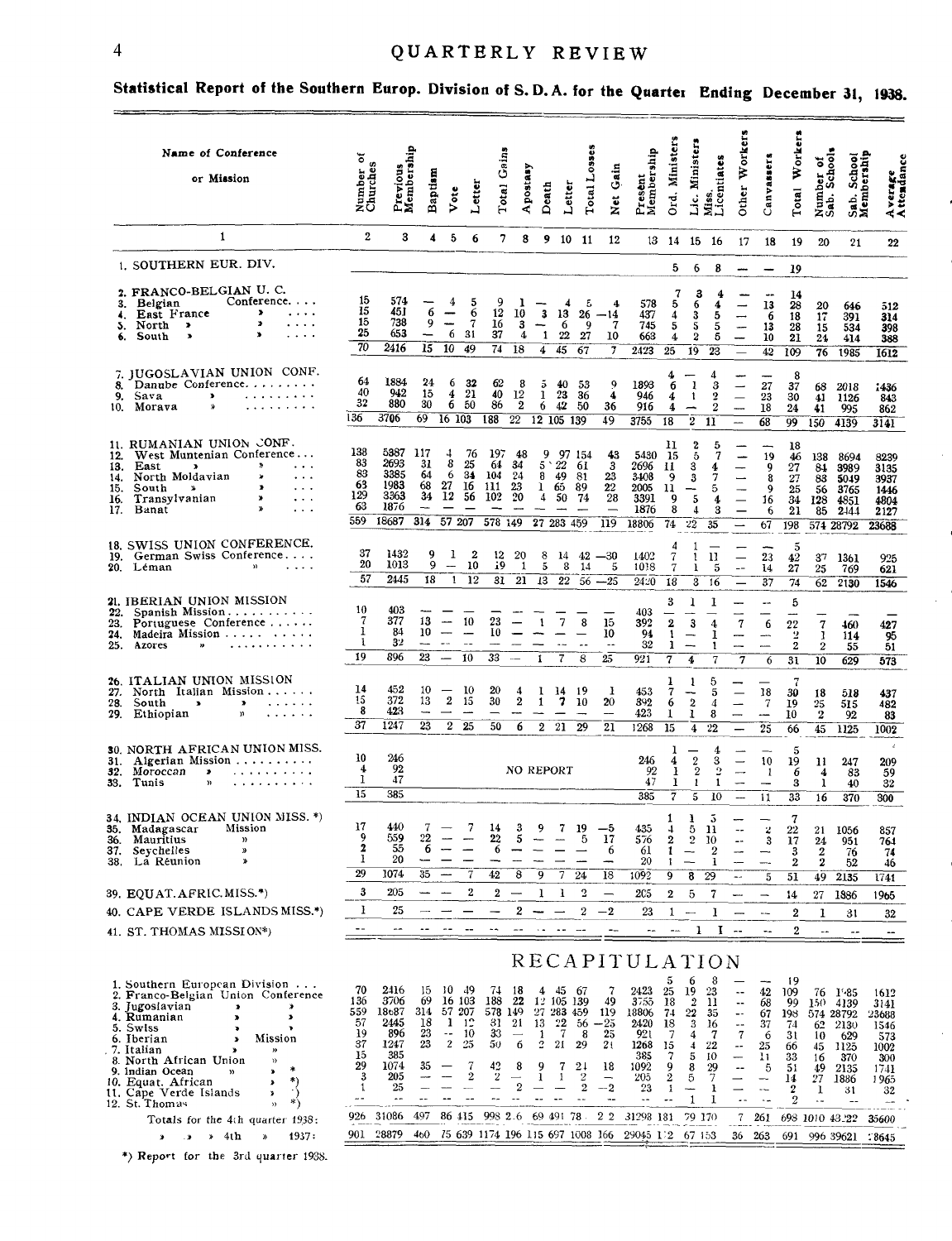Statistical Summary of the Southern European Division for the Year 1938

| Name of Conference<br>or Mission                                                                                                                                                                                                                                                                                                                                                                     | ä<br>융<br>Numbe<br>Churcl                      | fi<br><b>SO</b><br>w<br>Previous<br>Members                            | Baptism                                                           | ö                              | ette:                                                        | Gain<br>Total                                              | Apostasy                                      | Death                                       | etter                                                             | w<br>ğ,<br>Total                                             | Gain<br>Net                                                    | resent<br>Iember:                                                        | ste:<br>Mini<br>Min<br>τ                                                        | centiates<br>S<br>Ž                           | Other                    | No.<br>sser:<br>age<br>mva<br>$\ddot{a}$<br>៵ | öïk<br>otal                                                                  | $\circ$<br>Ō<br>చే<br>Ъ<br>ω<br>z<br>Ω               | ⊸ ჲ<br>8 में<br>bers<br>륑<br>w<br>ಡೆ<br>ശ്≥                               | Average<br>Attendance                                                     |
|------------------------------------------------------------------------------------------------------------------------------------------------------------------------------------------------------------------------------------------------------------------------------------------------------------------------------------------------------------------------------------------------------|------------------------------------------------|------------------------------------------------------------------------|-------------------------------------------------------------------|--------------------------------|--------------------------------------------------------------|------------------------------------------------------------|-----------------------------------------------|---------------------------------------------|-------------------------------------------------------------------|--------------------------------------------------------------|----------------------------------------------------------------|--------------------------------------------------------------------------|---------------------------------------------------------------------------------|-----------------------------------------------|--------------------------|-----------------------------------------------|------------------------------------------------------------------------------|------------------------------------------------------|---------------------------------------------------------------------------|---------------------------------------------------------------------------|
|                                                                                                                                                                                                                                                                                                                                                                                                      | 2                                              | 3                                                                      |                                                                   | 5                              | ħ                                                            | 7                                                          | 8                                             | 9                                           | 10                                                                | 11                                                           | 12                                                             | 13                                                                       | 14<br>15                                                                        | 16                                            | 17                       | 18                                            | 19                                                                           | 20                                                   | 21                                                                        | $22\,$                                                                    |
| 1. SOUTHERN EUROP. DIV. .<br>2. Franco-Belgian Un. Confer.<br>3. Jugoslavian<br>$\mathcal{D}$<br>$\mathcal{V}$<br>4. Rumanian<br>$\mathcal{V}$<br>y)<br>5. Swiss<br>$\mathbf{v}$<br>Y).<br>Union Miss<br>6. Iberian<br>7. Italian<br>"<br>8. North African<br>$\mathcal{V}$<br>9. Indian Ocean<br>Miss.<br>10. Equatorial African<br>11. Cape Verde Islands<br>$\mathcal{V}$<br>12. St. Thomas<br>ν, | 70<br>136<br>559<br>57<br>19<br>37<br>15<br>29 | 2346<br>3451<br>17649<br>2450<br>837<br>777<br>334<br>994<br>189<br>18 | 149<br>389<br>1623<br>101<br>$\cdot$ 97<br>108<br>64<br>145<br>20 | 23<br>30<br>266<br>6<br>4<br>- | 109<br>263<br>848<br>39<br>40<br>492<br>30<br>$\overline{2}$ | 281<br>682<br>2737<br>147<br>138<br>606<br>75<br>175<br>22 | 61<br>77<br>484<br>83<br>14<br>35<br>--<br>27 | 17<br>42<br>174<br>36<br>4<br>11<br>3<br>19 | 126<br>259<br>922<br>58<br>36<br>69<br>21<br>31<br>$\overline{2}$ | 204<br>378<br>1580<br>177<br>54<br>115<br>24<br>77<br>6<br>2 | 77<br>304<br>1157<br>$-30$<br>84<br>491<br>51<br>98<br>16<br>5 | 2423<br>3755<br>18806<br>2420<br>921<br>1268<br>385<br>1092<br>205<br>23 | 5.<br>25<br>19<br>18<br>2<br>74<br>22<br>18<br>15<br>7<br>9<br>$\boldsymbol{2}$ | $\hat{c}$<br>11<br>35<br>16<br>22<br>10<br>29 | $\overline{\phantom{a}}$ | 53<br>62<br>73<br>38<br>24<br>12<br>10        | 19<br>120<br>93<br>204<br>75<br>32<br>65<br>34<br>56<br>14<br>$\overline{2}$ | 76<br>150<br>574<br>62<br>10<br>45<br>16<br>49<br>27 | 1985<br>4139<br>28792<br>2130<br>629<br>1125<br>370<br>2135<br>1886<br>31 | 1612<br>3141<br>23688<br>1546<br>573<br>1002<br>300<br>1741<br>1965<br>32 |
| Totals for the year 1938                                                                                                                                                                                                                                                                                                                                                                             | 926                                            | 29045                                                                  | 2703                                                              | 337                            | 1830                                                         | 4870                                                       | 786                                           | 307                                         | 1524                                                              | 2617                                                         | 22536                                                          | 31298                                                                    | 181<br>79                                                                       | 170                                           |                          | 279                                           | 716 1010                                                                     |                                                      | 43222                                                                     | 35600                                                                     |
| Totals for the year 1937                                                                                                                                                                                                                                                                                                                                                                             | 901                                            | 27167                                                                  | 2850                                                              | 345                            | 1829.                                                        | 5024                                                       | 761                                           | 364                                         | 2021                                                              | 3146                                                         | 1878                                                           | 29045                                                                    | 172<br>-67                                                                      | 153                                           | -36                      | 286                                           | 714                                                                          | 996                                                  | 39621                                                                     | 28645                                                                     |

days, God says, "Courage and energy they must possess. Though apparent impossibilities obstruct their way, by His grace they are to go forward. Instead of deploring difficulties, they are called upon to surmount them. They are to despair of nothing, and to hope for everything." (Gospel Workers, p. 39.)

As we near the end we must expect that Satan will create more and more difficulties for us. Multiplied obstacles and hindrances will be thrown across our way. But this must not discourage us. The God who anciently opened a way for His people through the Red Sea will also open a way for us. Nothing is too difficult for God. He can and will lead us on to victory if we faithfully, courageously and obediently follow Him.

A. V. OLSON.

#### The "King's" Bible

Upon my arrival in Bucharest last February, I immediately went over to the newsstand to buy a paper. I was not a little surprised to see several copies of a book bearing the inscription : "La Biblia."

As I inquired what had caused the Bible to be thus publicly exhibited, I was told that His Majesty King Carol II had asked that a new translation of the Bible be prepared, and that the book be made accessible to each one of his subjects. The monarch's order has been executed, and thus the commonly called "King's" Bible can be found in all large bookstores.

Needless to say, our members in Rumania are very happy that their ruler wants his people to have a copy of the Bible. Is there, in fact, any other book with so mighty an influence, and which is so able to transform lives?

The Bible heretofore circulated in Rumania, was often designated as the "Adventists" Bible, and thus copies thereof found in the homes of our people were sometimes confiscated by the police. Nobody

would dare take away from anyone a copy of the "King's" Bible, and therefore it has become the official Bible of our churches and Sabbath schools.

H. STRUVE.

#### Strike the Right Note!

A representative of the so-called "breadless"  $art - a piano player - walking down a country road$ suddenly stopped to listen to music and voices coming from a near-by inn. The strains of a piano, sounding more like noise than real music, particularly caught his ear.

Entering the inn, our pianist went over to the<br>one who was playing and asked him if he might take his place at the piano. "Certainly," replied the old man who was playing, and upon whose face one could easily read pain and sorrow, "if you are<br>really able to play." "You will like my music, I am sure," replied our pianist.

He seated himself at the piano, and with accomplished technique and art he brought forth most wonderful melodies. He knew how to strike the right notes in the right way. All marvelled at his skillful and beautiful playing, especially considering the fact that the piano was anything but a good instrument.

Is not the foregoing a striking illustration for our youth's educators? Over 10,000 young people in<br>our Division wait to be "tuned" and "played" aright. "With such an army of workers as our youth, rightly trained, might furnish, how soon the message of a crucified, risen, and soon-coming Saviour might be carried to the whole world!' (Education, p.  $271$ .)

Educators, let us tune the harps of our young people's souls, and then strike the right notes. And instead of old melodies, heavenly music will sound forth, bringing joy to God and to men.

"When you save a man or woman, you save a unit. When you save a boy or girl, you save a whole multiplication table." H. STRUVE.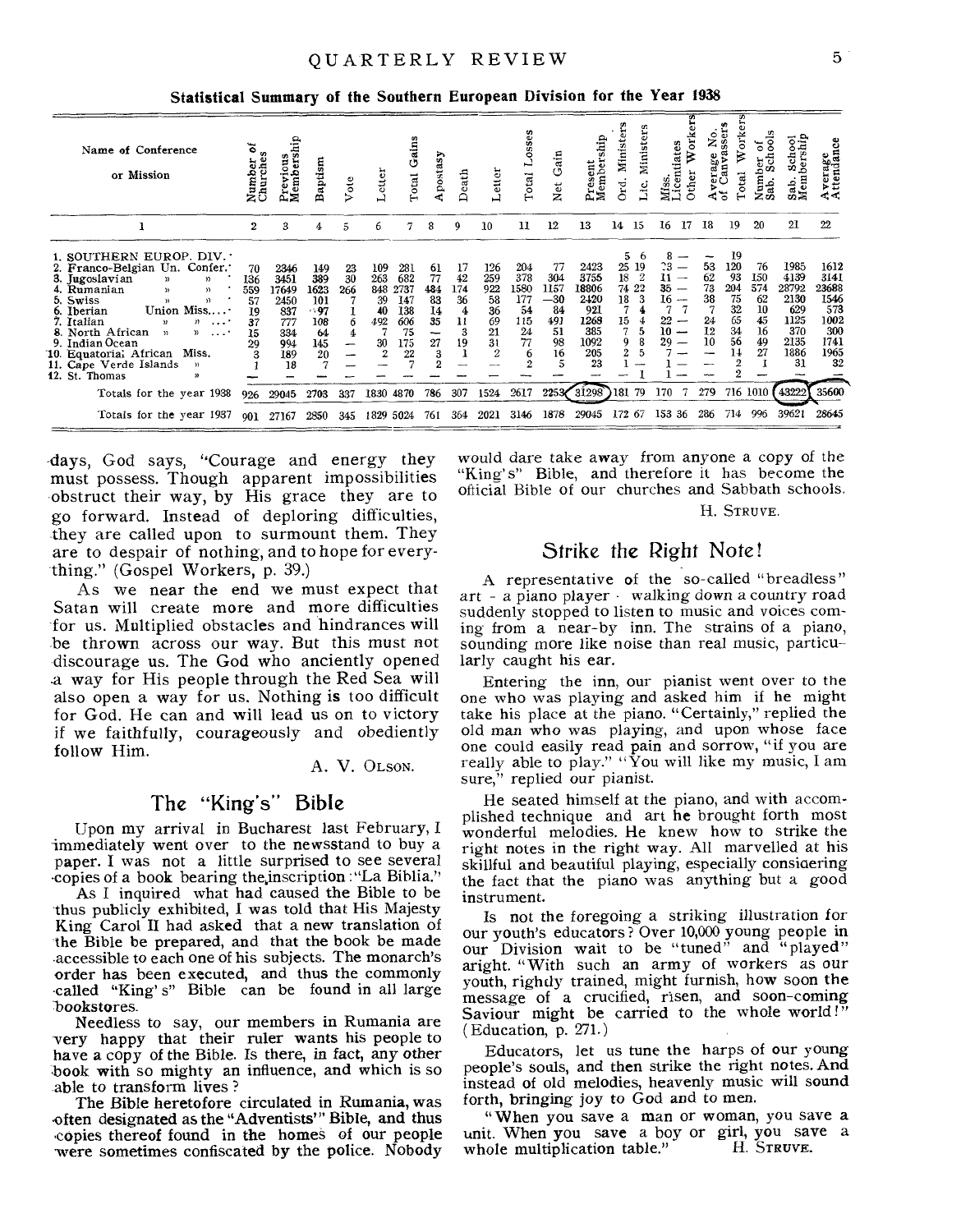|                                                            | Name of Conference<br>or Mission                                                                                                                                                                                                                                                                                                                                                                                                                                                                                                          |                                                                                                                                       | Tithe<br>Total                                                                                                                    | Offerings<br>Specials)<br>Total<br>(incl.                                                                               | Contributions<br>for Home<br>Miss. Work                                                      | $\begin{array}{c}\n\text{Contributions} \\ \text{for Local} \\ \text{Church Work}\n\end{array}$        | Colporteur<br>Book Sales                                                                                             |
|------------------------------------------------------------|-------------------------------------------------------------------------------------------------------------------------------------------------------------------------------------------------------------------------------------------------------------------------------------------------------------------------------------------------------------------------------------------------------------------------------------------------------------------------------------------------------------------------------------------|---------------------------------------------------------------------------------------------------------------------------------------|-----------------------------------------------------------------------------------------------------------------------------------|-------------------------------------------------------------------------------------------------------------------------|----------------------------------------------------------------------------------------------|--------------------------------------------------------------------------------------------------------|----------------------------------------------------------------------------------------------------------------------|
|                                                            | $\mathbf{1}$                                                                                                                                                                                                                                                                                                                                                                                                                                                                                                                              |                                                                                                                                       | $\overline{2}$                                                                                                                    | 3                                                                                                                       | $\overline{4}$                                                                               | 5                                                                                                      | 6                                                                                                                    |
|                                                            | 1. SOUTHERN EUROPEAN DIVISION                                                                                                                                                                                                                                                                                                                                                                                                                                                                                                             |                                                                                                                                       |                                                                                                                                   |                                                                                                                         |                                                                                              |                                                                                                        |                                                                                                                      |
| 3.<br>4.<br>١.<br>6.                                       | 2. FRANCO-BELGIAN UNION CONF<br>Belgian Conference<br>$\omega$ . The second contract $\omega$<br>East France Conference<br>$\alpha$ , and $\alpha$ , and $\alpha$ , and $\alpha$<br>North $\rightarrow$<br>$\mathcal{L}^{\mathcal{A}}\left( \mathcal{A}^{\mathcal{A}}\left( \mathcal{A}^{\mathcal{A}}\right) \right) =\mathcal{L}^{\mathcal{A}}\left( \mathcal{A}^{\mathcal{A}}\left( \mathcal{A}^{\mathcal{A}}\right) \right)$<br>$\bullet$<br>$South \rightarrow$<br>$\pmb{\ast}$<br>$\mathbf{z}$ , and $\mathbf{z}$ , and $\mathbf{z}$ | F. Fr.<br>¥.<br>$\rightarrow$<br>$\boldsymbol{\mathfrak{p}}$<br>D)<br>$\boldsymbol{\mathfrak{D}}$<br>$\boldsymbol{\lambda}$<br>F. Fr. | 114.404.50<br>71.368.50<br>$121.976-$<br>99.317<br>407,066                                                                        | 35,810.15<br>63,615.50<br>84,996.25<br>108,981.60<br>293,403.50                                                         | $996 -$<br>$221 - -$<br>1.061.35<br>2,001,05<br>4,279.40                                     | 4,251.40<br>$1,016-$<br>$4,879-$<br>$690 -$<br>10,836.40                                               | 70,238.40<br>32.469.40<br>71,004.50<br>$35,684-$<br>209,396.30                                                       |
| 7.                                                         | IUGOSLAVIAN UNION CONF.                                                                                                                                                                                                                                                                                                                                                                                                                                                                                                                   | \$                                                                                                                                    | 16,079.10                                                                                                                         | 11,589.42                                                                                                               | 169.03                                                                                       | 128.03                                                                                                 | 8,271.16                                                                                                             |
| 8.<br>9.<br>10,                                            | Danube Conference<br>$\mathbf{1} \cdot \mathbf{1} \cdot \mathbf{1} \cdot \mathbf{1} \cdot \mathbf{1} \cdot \mathbf{1} \cdot \mathbf{1} \cdot \mathbf{1} \cdot \mathbf{1} \cdot \mathbf{1} \cdot \mathbf{1} \cdot \mathbf{1}$<br>Sava<br>.<br>$\pmb{\ast}$<br>Morava<br>$\begin{array}{cccccccccccccc} . & . & . & . & . & . & . & . & . & . & . & . & . \end{array}$<br>$\lambda$                                                                                                                                                         | Dinar<br>$\boldsymbol{\mathcal{Y}}$<br>$\mathfrak{p}$                                                                                 | 131,455<br>87.095.50<br>71,877.30                                                                                                 | 68,653.75<br>41,509.38<br>40,901.80<br>151,064.93                                                                       | حبرسة<br>$\frac{1}{2}$<br>$-$ . $-$                                                          | $-,-$<br>--.--<br>--.--                                                                                | $68,771, -$<br>65,061.-<br>$65.592 -$                                                                                |
|                                                            |                                                                                                                                                                                                                                                                                                                                                                                                                                                                                                                                           | Dinar<br>\$                                                                                                                           | 290,427.80<br>6,244.20                                                                                                            | 3,247.92                                                                                                                | $-,-$<br>$-\qquad-\qquad$                                                                    | للسريسة<br>$-.-$                                                                                       | 199,424.<br>4,287.62                                                                                                 |
| 12.<br>18.<br>14.<br>15.<br>16.<br>17.                     | 11. RUMANIAN UNION CONFERENCE<br>West Muntenian Conference<br>East<br>் உ<br>$\bullet$<br>$\alpha$ , $\alpha$ , $\alpha$ , $\alpha$<br>North Moldavian<br>$\mathbf{v}$<br>$\alpha$ , $\alpha$ , $\alpha$ , $\alpha$ , $\alpha$<br>South<br>y).<br><b>Carl Adams</b><br>$\mathcal{D}$<br>Transylvanian<br>$\mathcal{D}$<br>$\sim$ $\sim$ $\sim$ $\sim$ $\sim$<br>$\mathcal{Y}$<br>Banat<br>$\alpha$ , $\alpha$ , $\alpha$ , $\alpha$                                                                                                       | Lei<br>$\mathcal{D}$<br>$\mathbf{D}$<br>y)<br>$\mathcal{Y}$<br>))<br>Lei                                                              | 1,506,668.50<br>504,247.50<br>501,963.50<br>333,805<br>517,621.50<br>$120,924-$<br>$3,485,230-$                                   | 430, 183.25<br>173,271.50<br>107,997.50<br>$125,356. -$<br>218,267.50<br>$40,347-$<br>1,095,422.75                      | --.-<br>—.—<br>—.<br>--.-<br>سب —<br>--.--<br>للسريب                                         | —.—<br>$-$ . $-$<br>-.-<br>—.—<br>--.--<br>$\frac{1}{2}$                                               | $172,992. -$<br>95,744.<br>$99,937 -$<br>$84,556-$<br>146,788<br>$91,531-$<br>691.548.-                              |
|                                                            |                                                                                                                                                                                                                                                                                                                                                                                                                                                                                                                                           | \$.                                                                                                                                   | 26,139.30                                                                                                                         | 8.215.70                                                                                                                | —,—                                                                                          | --                                                                                                     | 5,186.63                                                                                                             |
| 18.<br>19.<br>20                                           | SWISS UNION CONFERENCE<br>German Swiss Conf.<br>Leman Conference                                                                                                                                                                                                                                                                                                                                                                                                                                                                          | Sw. Fr.<br>$\mathbf{v}$<br>$\mathcal{V}$<br>Sw. Fr.                                                                                   | 37,965<br>30,084.90<br>68,049.90                                                                                                  | 26,992.20<br>29.304.11<br>56,296.31                                                                                     | 3,001.10<br>3,567.19<br>6,568 29                                                             | 6,236.10<br>-4,579.59<br>10,815.69                                                                     | $26,753-$<br>22,994.75<br>49,747.75                                                                                  |
| 21.                                                        | IBERIAN UNION MISSION.                                                                                                                                                                                                                                                                                                                                                                                                                                                                                                                    | \$                                                                                                                                    | 15,651.50                                                                                                                         | 12,948.17                                                                                                               | 1,510.70                                                                                     | 2,487.60                                                                                               | 11,441.98                                                                                                            |
| 22,<br>23.<br>24.<br>25.                                   | Spanish Mission<br>Portuguese Conference<br>Madeira Mission<br>. <i>. .</i><br>Azores<br>$\mathbf{v}$                                                                                                                                                                                                                                                                                                                                                                                                                                     | Pesetas<br>$\mathbf{v}$<br>'n,<br>$\mathcal{V}$<br>Pesetas                                                                            | --.--<br>$7,181-$<br>1,992.30<br>1.405<br>10,578.30                                                                               | $-$<br>9,044.82<br>3,234.49<br>1,187.91<br>13,467.22                                                                    | -- -<br>58.21<br>مسر د<br>4.21<br>62.42                                                      | 1.517.17<br>211.50<br>36.56<br>1.765.23                                                                | state, manager<br>8,374.21<br>سمار سد<br>8,374.21                                                                    |
| 26.                                                        | ITALIAN UNION MISSION                                                                                                                                                                                                                                                                                                                                                                                                                                                                                                                     |                                                                                                                                       | 846.30                                                                                                                            | 1,077.36                                                                                                                | 4.99                                                                                         | 141.21                                                                                                 | 669.93                                                                                                               |
| 27.<br>28.<br>29.                                          | North Italian Mission<br>South<br>$\mathcal{D}$<br>.<br>$\mathbf{v}$<br>Ethiopian Mission<br>. . <i>.</i>                                                                                                                                                                                                                                                                                                                                                                                                                                 | Lire<br>$\mathbf{v}$<br>»                                                                                                             | 27,926.30<br>16,963,50<br>9,086.50                                                                                                | 27,729.55<br>17,001.50<br>6,146.36                                                                                      | ----<br>--.--<br>⊸.--                                                                        | 2,195.65<br>حميات<br>—.,…                                                                              | 32,819.60<br>11,376.60<br>--.--                                                                                      |
|                                                            |                                                                                                                                                                                                                                                                                                                                                                                                                                                                                                                                           | Lire                                                                                                                                  | 53,976.30                                                                                                                         | 50,877.41                                                                                                               | --.--                                                                                        | 2,195.65<br>115.60                                                                                     | 44,196.20                                                                                                            |
| 30.<br>81.<br>32.<br>88.                                   | NORTH AFRICAN UNION MISSION.<br>Algerian Mission<br>Moroccan<br>.<br>$\mathbf{a}$<br>.<br>Tunis                                                                                                                                                                                                                                                                                                                                                                                                                                           | $F.$ $Fr.$<br>$\mathcal{Y}$<br>D)<br>$\boldsymbol{\eta}$<br>$\mathfrak{p}$<br>F. Fr.                                                  | 2,841.80<br>$35,913-$<br>$7.193 -$<br>$9,940$ .<br>$53.046-$                                                                      | 2,678 68<br>47,404.45<br>18,215.10<br>1,561.25<br>67,180.80                                                             | —.—<br>المترامين<br>--.--<br>—.−−<br>سرب                                                     | حسر حد<br>—.—<br>سيرتب                                                                                 | 2,326.93<br>37, 131.15<br>8,050.50<br>$-,-$<br>45.181.65                                                             |
| 84.                                                        | INDIAN OCEAN UNION MISS. *)                                                                                                                                                                                                                                                                                                                                                                                                                                                                                                               |                                                                                                                                       | $2.095 -$                                                                                                                         | 2.653.64                                                                                                                | --.--                                                                                        | ---.                                                                                                   | 1,784.68                                                                                                             |
| 86.<br>36.<br>37.<br>38.                                   | Madagascar Mission<br>Mauritius<br>.<br>$\boldsymbol{\lambda}$<br>Seychelles<br>La Reunion<br>$\mathbf{X}$                                                                                                                                                                                                                                                                                                                                                                                                                                | F. Fr.<br>$9 - 9$<br>$\rightarrow$<br>n<br>y,<br>$\, {\bf n}$                                                                         | 14,310<br>41,614.—<br>$2.871 -$<br>$2,860-$                                                                                       | 5,457.20<br>7,503.90<br>1,745.85<br>1,737.80                                                                            | $-,-$<br>17.50<br>352.50                                                                     | $-$ . $-$<br>18.40<br>1,029.10                                                                         | 6,536.30<br>—.—<br>مس س<br>—,—                                                                                       |
|                                                            |                                                                                                                                                                                                                                                                                                                                                                                                                                                                                                                                           | F. Fr.                                                                                                                                | 61,655.—<br>$2,435, -$                                                                                                            | 16,444.75<br>649.56                                                                                                     | $370 -$<br>14.61                                                                             | 1,047.50<br>41.38                                                                                      | 6,536.30<br>258.18                                                                                                   |
| 39.                                                        | EQ. AFRICAN MISSION *)                                                                                                                                                                                                                                                                                                                                                                                                                                                                                                                    | F. Fr.                                                                                                                                | 5,211.20<br>205.80                                                                                                                | 1,004.75<br>39.70                                                                                                       | سنترسد<br>--.--                                                                              | $-\cdot$ –<br>⊸.⊸                                                                                      | m.m                                                                                                                  |
| 40.                                                        | CAPE VERDE ISLANDS MISSION *)                                                                                                                                                                                                                                                                                                                                                                                                                                                                                                             | Es.<br>\$                                                                                                                             | 911.90<br>$41, -$                                                                                                                 | 301.65<br>13.58                                                                                                         | --.--<br>⊸.⊶                                                                                 | $ -$<br>—,—                                                                                            |                                                                                                                      |
|                                                            | .41. ST. THOMAS MISSION*)                                                                                                                                                                                                                                                                                                                                                                                                                                                                                                                 | Es.<br>\$                                                                                                                             | 324.30<br>14.60                                                                                                                   | 22.20<br>$1. - -$                                                                                                       | $--,-$<br>---                                                                                | $\rightarrow \rightarrow \rightarrow \rightarrow \rightarrow$<br>$-$ , $-$                             | $-1 - 1 - 1 = 1$<br>m, m                                                                                             |
|                                                            | 1. Southern European Division                                                                                                                                                                                                                                                                                                                                                                                                                                                                                                             |                                                                                                                                       |                                                                                                                                   | RECAPITULATION                                                                                                          |                                                                                              |                                                                                                        |                                                                                                                      |
| 2.<br>8.<br>4.<br>5.<br>6.<br>7.<br>8.<br>9.<br>11.<br>12. | Franco-Belgian Union Conference<br>Jugoslavian<br>$\mathcal{V}$<br>$\mathcal{V}$<br>Rumanian<br>$\mathcal{D}$<br>'n<br>Swiss<br>$\mathbf{v}$<br>$\mathbf{v}$<br>Iberian<br>Mission<br>Y)<br>Italian<br>"<br>n<br>North African<br>$\boldsymbol{y}$<br>))<br>Indian Ocean<br>وپ<br>$\lambda$<br>э<br>*)<br>10. Eq. African<br>×<br>*)<br>*)<br>Cape Verde Islands<br>$\mathbf{v}$<br>St. Thomas<br>'n                                                                                                                                      |                                                                                                                                       | 16,079.10<br>6,244.20<br>26,139.30<br>15,651.50<br>846.30<br>2,841.80<br>$2,095. -$<br>$2,435, -$<br>205.80<br>$41. - -$<br>14.60 | 11,589.42<br>3,247.92<br>8,215.70<br>12,948.17<br>1,077.36<br>2,678.68<br>2.653.64<br>649.56<br>39.70<br>13.58<br>$1 -$ | 169.03<br>⊸.∼<br>--<br>1,510.70<br>4.99<br>--.--<br>—, <sub>—</sub><br>14.61<br>-----<br>—,— | 428.03<br>⊸,⊷<br>— <del>.</del><br>2,487.60<br>141.21<br>115.60<br>$--$<br>41.38<br>—.—<br>---<br>--.- | 8,271.16<br>4,287.62<br>5,186.63<br>11,441.98<br>669.93<br>2,326.93<br>1,784.68<br>258.18<br>- <del>.</del><br>--.-- |
|                                                            | Totals 4th quarter 1938                                                                                                                                                                                                                                                                                                                                                                                                                                                                                                                   | \$                                                                                                                                    | 72.593.60                                                                                                                         | 43,114.73                                                                                                               | $--,--$<br>1,699.33                                                                          | 3,213.82                                                                                               | 34,227.11                                                                                                            |
|                                                            | - 1937<br>4th<br>$\overline{a}$                                                                                                                                                                                                                                                                                                                                                                                                                                                                                                           | \$                                                                                                                                    | 61,649.90                                                                                                                         | 41.381.46                                                                                                               | 1,586.57                                                                                     | 3,335.36                                                                                               | 32,012.52                                                                                                            |

 $\epsilon$ 

k.

 $\sim$ 

#### $R = 1.5$  $D1...2n!$  $\mathbf{r}$   $\mathbf{r}$  $\ddot{\phantom{a}}$ ă.  $\cdots$  $\mathbf{A}$  $\sim$  $\overline{1}$

\*)Report for the 3rd quarter 1938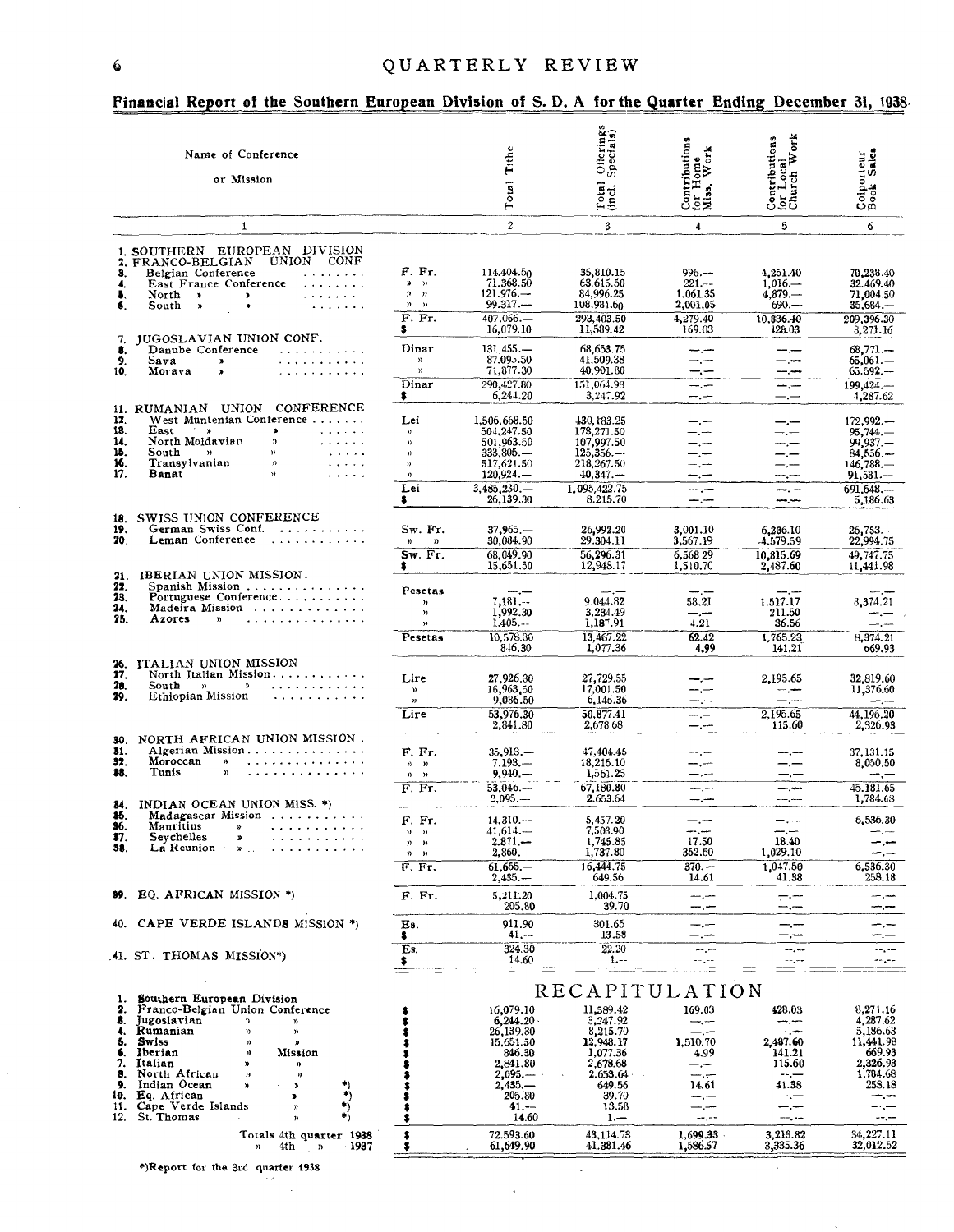### Specification of Mission Offerings (Column No. 3).

|                                                                         |                                                                                                                                         |                                                                                                        |                                                                                                             |                                                                                                                     |                                                                                                                                     |                                                                                       |                                                                                     | Special Offer.                                                                                                   |                                                                                             |
|-------------------------------------------------------------------------|-----------------------------------------------------------------------------------------------------------------------------------------|--------------------------------------------------------------------------------------------------------|-------------------------------------------------------------------------------------------------------------|---------------------------------------------------------------------------------------------------------------------|-------------------------------------------------------------------------------------------------------------------------------------|---------------------------------------------------------------------------------------|-------------------------------------------------------------------------------------|------------------------------------------------------------------------------------------------------------------|---------------------------------------------------------------------------------------------|
|                                                                         | Sabbath School<br>Offerings (exc.<br>13th Sabbath)                                                                                      | 13th Sabbath<br>Offering                                                                               | Harvest<br>Ingathering                                                                                      | Annual<br>Offerings                                                                                                 | Miscellaneous<br>Offerings                                                                                                          | Self Denial<br>Offerings                                                              | Big<br>Week                                                                         | Young<br>People's<br>Collection                                                                                  | (Relief Fund)<br>Weekly<br>Offerings                                                        |
|                                                                         | $\overline{7}$                                                                                                                          | 8                                                                                                      | 9                                                                                                           | 10                                                                                                                  | 11                                                                                                                                  | 12                                                                                    | 13                                                                                  | 14                                                                                                               | 15                                                                                          |
| ı.<br>$\frac{2}{3}$ .<br>4.<br>$\frac{5}{6}$                            | 10,755.40<br>7,410.15<br>$11,119-$<br>10,893.55<br>40,178.10<br>1,587.03                                                                | 2,209.40<br>4,234.65<br>2,813.30<br>3,360.75<br>12,618.10<br>498.41                                    | $7,622.85$<br>$44,837.70$<br>59,451.40<br>\$0,997.80<br>192,909.75<br>7,619.93                              | 12,787.30<br>7,036.25<br>10,990.30<br>9,858.25<br>40,672.10<br>1.606.55                                             | 943 80<br>--.<br>$-,-$<br>621.05<br>1,564.85<br>61.81                                                                               | 332.45<br>5.<br>$805. -$<br>1,142.45<br>45.13                                         | 729.95<br>--.--<br>$1,585-$<br>2,314.95<br>91.44                                    | $429 -$<br>617.25<br>860.20<br>1,906.45<br>75.30                                                                 | 96.75<br>96.75<br>3.82                                                                      |
| 7.<br>8.<br>9.<br>10.                                                   | 15,627.25<br>9,407.75<br>9,106.75<br>34,141.75<br>734.06                                                                                | 2,429.50<br>2,360.50<br>1,665.--<br>$6,455. -$<br>138.79                                               | $40,524. -$<br>18,007.50<br>22,682.75<br>81,214.25<br>1,746.10                                              | $7,562-$<br>9,531.75<br>6,465.05<br>23,558.80<br>506.51                                                             | $50 -$<br>$10 -$<br>— .—<br>$60 -$<br>1.30                                                                                          | 395.50<br>$751 -$<br>$128 -$<br>1,274.50<br>27.10                                     | 335.50<br>339.75<br>$47. -$<br>722.25<br>15.52                                      | 1,194.75<br>$690 -$<br>376. —<br>2,260.75<br>48.61                                                               | $\begin{array}{c} 535.25 \\ 411.13 \end{array}$<br>431.25<br>1,377.63<br>29.63              |
| 11.<br>$\frac{12}{13}$<br>14.<br>$\frac{15}{16}$<br>17.                 | $139,646-$<br>$62,703-$<br>45,768.50<br>$40,512,-$<br>57,006.75<br>$12,642-$<br>358,278.25<br>2,687.09                                  | $25,632--$<br>11,193.<br>$\frac{10,100,-}{8,257,-}$<br>14,513.<br>$94 -$<br>69.789<br>523 42           | $124,216. -$<br>$46,278-$<br>$35,310. -$<br>$39,033. -$<br>$105, 140 -$<br>$21,662-$<br>371,639<br>2,787.30 | 120,139.50<br>$46,610-$<br>$14,639. -$<br>$33,708-$<br>$37,362-$<br>$138 -$<br>252,596.50<br>1,894.48               |                                                                                                                                     | $1,585-$<br>$638. -$<br>نسار بند<br>$100 -$<br>$841 -$<br>$4,512-$<br>$7,676, -57,57$ | $3,455. - 770. - 257. -$<br>$326 -$<br>772.—<br>$5,580-$<br>41.85                   | $\begin{array}{r} 5,210.50 \\ 673. - \\ 149. - \end{array}$<br>$544 -$<br>$1,519--$<br>مرمد<br>8,095.50<br>60.72 | 10,299.25<br>4,406.50<br>$1,774-$<br>$2,876-$<br>1,885.75<br>$527 -$<br>21,768.50<br>163.27 |
| 18.<br>19.<br>20.                                                       | $5,557-$<br>4,642.14<br>10,199.14<br>2,345.80                                                                                           | $1,025-$<br>1,441.20<br>2,466.20<br>567.23                                                             | 13,115.70<br>15,265.01<br>28,380.71<br>6,527.57                                                             | $6,610-$<br>7,545.36<br>14, 155.36<br>3,255.73                                                                      | $346-$<br>180.80<br>526.80<br>121.16                                                                                                | $--,-$<br>--,--<br>22. se                                                             | --.--<br>--.--<br><sub>.</sub>                                                      | $255. -$<br>217.20<br>472.20<br>108.61                                                                           | 83.50<br>12.40<br>95.90<br>22.C7                                                            |
| 21.<br>22.<br>23.<br>$\frac{24}{25}$                                    | 1,671.69<br>330.22<br>227.17<br>2,229.08                                                                                                | 636.83<br>68.06<br>46.68<br>751.57                                                                     | $5,492.25$<br>$2,812.50$<br>$900 -$<br>9,204.75                                                             | 1,058.09<br>m., m<br>1,058.09                                                                                       | ÷.-<br>$-,-$<br>14.06<br>14.06                                                                                                      | 131.06<br>— . —<br>131.06                                                             | --.- <i>-</i>                                                                       | 54.90<br>23.71<br>للمسارات<br>78.61                                                                              |                                                                                             |
| $\frac{26}{27}$ .<br>28.<br>29.                                         | 178.32<br>4,178.40<br>3,718.35<br>2,033.21<br>9,929.96                                                                                  | 60.13<br>1,489.70<br>1,012.10<br>675.65<br>3,177.45                                                    | 736.38<br>16,321.60<br>8,889.70<br>25,211.30                                                                | 84.65<br>4.197.15<br>2,807.05<br>7,004.20                                                                           | 1.12                                                                                                                                | 10.48<br>595.50<br>$227 --$<br>3,437.50<br>$4,260-$                                   |                                                                                     | 6.28<br>924.80<br>347.30<br>1,272.10                                                                             | 22.40<br>22.40                                                                              |
| 30.<br>31.<br>32.<br>33.                                                | 522.81<br>3,510.90<br>930.95<br>681.25<br>5,123.10                                                                                      | 842.35<br>186.50<br>$125. -$<br>1,153.85                                                               | 1.327.37<br>40,426.50<br>16,029.25<br>56,455.75                                                             | 368.77<br>2,404.70<br>506.40<br>$755. -$<br>3.666.10                                                                |                                                                                                                                     | 224.28<br>$120 -$<br>$412 -$<br>$532 --$                                              |                                                                                     | 66.97<br>$100 -$<br>$150 -$<br>$250 -$                                                                           | 1.19                                                                                        |
| 34.<br>35.<br>36.<br>37.<br>38.                                         | 202.36<br>2,598 65<br>2,374.<br>890.50<br>470.10<br>6,333.25                                                                            | 45.58<br>$719 -$<br>1,453.90<br>395.10<br>148.95<br>2,716.95                                           | $2,230 -$<br>1,808.75<br>$-,-$<br>701.25<br>$2,510 -$                                                       | 14481                                                                                                               |                                                                                                                                     | 21.01<br>330.80<br>3,285.85<br>460.25<br>$300 -$<br>4,376.90                          | 390.15<br>$-,-$<br>117.50<br>507.65                                                 | 9.88                                                                                                             |                                                                                             |
| 39.                                                                     | 250.16<br>624.45<br>24.67                                                                                                               | 107.31<br>$50 -$<br>1.98                                                                               | 99.15                                                                                                       | --.-                                                                                                                | 330.30                                                                                                                              | 172.89                                                                                | 20.05<br>سے بب                                                                      |                                                                                                                  |                                                                                             |
| 40.                                                                     | 185.95<br>8.37                                                                                                                          | 15,70<br>$-.71$                                                                                        | ⊸.⊶                                                                                                         |                                                                                                                     | 13.05<br>-- -                                                                                                                       | --.--                                                                                 | $100 -$<br>4.50                                                                     | --.---<br>$ -$                                                                                                   |                                                                                             |
| 41.                                                                     | $14. -$<br>$-.63$                                                                                                                       | 8.20<br>$-.37$                                                                                         |                                                                                                             |                                                                                                                     |                                                                                                                                     |                                                                                       | 44,44<br>$-1 - 1 - 1$                                                               | --,--<br>--.--                                                                                                   | ---                                                                                         |
| 1.<br>2.<br>3.<br>4.<br>5.<br>6.<br>7.<br>8.<br>9.<br>10.<br>11.<br>12. | 1,587.03<br>734.06<br>2,687.09<br>2,345.80<br>178.32<br>522.81<br>202.36<br>250.16<br>$\therefore$ 24.67<br>8.37<br>$\lambda$<br>$-.63$ | 498.41<br>138.79<br>523,42<br>567.23<br>60.13<br>167.29<br>45.58<br>107.31<br>1.98<br>$-.71$<br>$-.37$ | 7,619.93<br>1,746.10<br>2,787.30<br>6,527.57<br>736.38<br>1,327.37<br>$2,230,-$<br>99.15<br>~~, ~<br>--.--  | RECAPIT<br>1,606.55<br>506.51<br>1,894.48<br>3,255.73<br>84.65<br>368.77<br>144.81<br>-----<br>--.-<br>—.—<br>سنرمث | ULATION<br>61.81<br>1.30<br>--.-<br>121.16<br>1.12<br>سندرست<br>$-1 - 1 - 1 = 0$<br>13.05<br>سنرسد<br>$\rightarrow$ - $\rightarrow$ | 45.13<br>27.40<br>57.57<br>$ -$<br>10.48<br>224.28<br>21,01<br>172.89<br>—.⊶<br>--    | 91.44<br>15.52<br>41.85<br>--. --<br>-.-<br>-- -<br>للمراسد<br>20.05<br>—.—<br>4.50 | 75.30<br>48.61<br>60.72<br>108.61<br>6.28<br>66.97<br>9.88<br>—.—<br>-.-<br>—.—                                  | 3.82<br>29.63<br>163.27<br>22.07<br>1.19                                                    |
|                                                                         | $-8.541.30$<br>.7,457.82                                                                                                                | $2,111.22$<br>$2,201.28$                                                                               | 23.073.80<br>22,844.93                                                                                      | 7,861.50<br>7,427.35                                                                                                | 198.44<br>330.70                                                                                                                    | mm <sub>*</sub> mm<br>558.76<br>396.46                                                | $-$ . $-$<br>173.36<br>210.54                                                       | --.--<br>376.37<br>338.20                                                                                        | --,--<br>219.98<br>174.18                                                                   |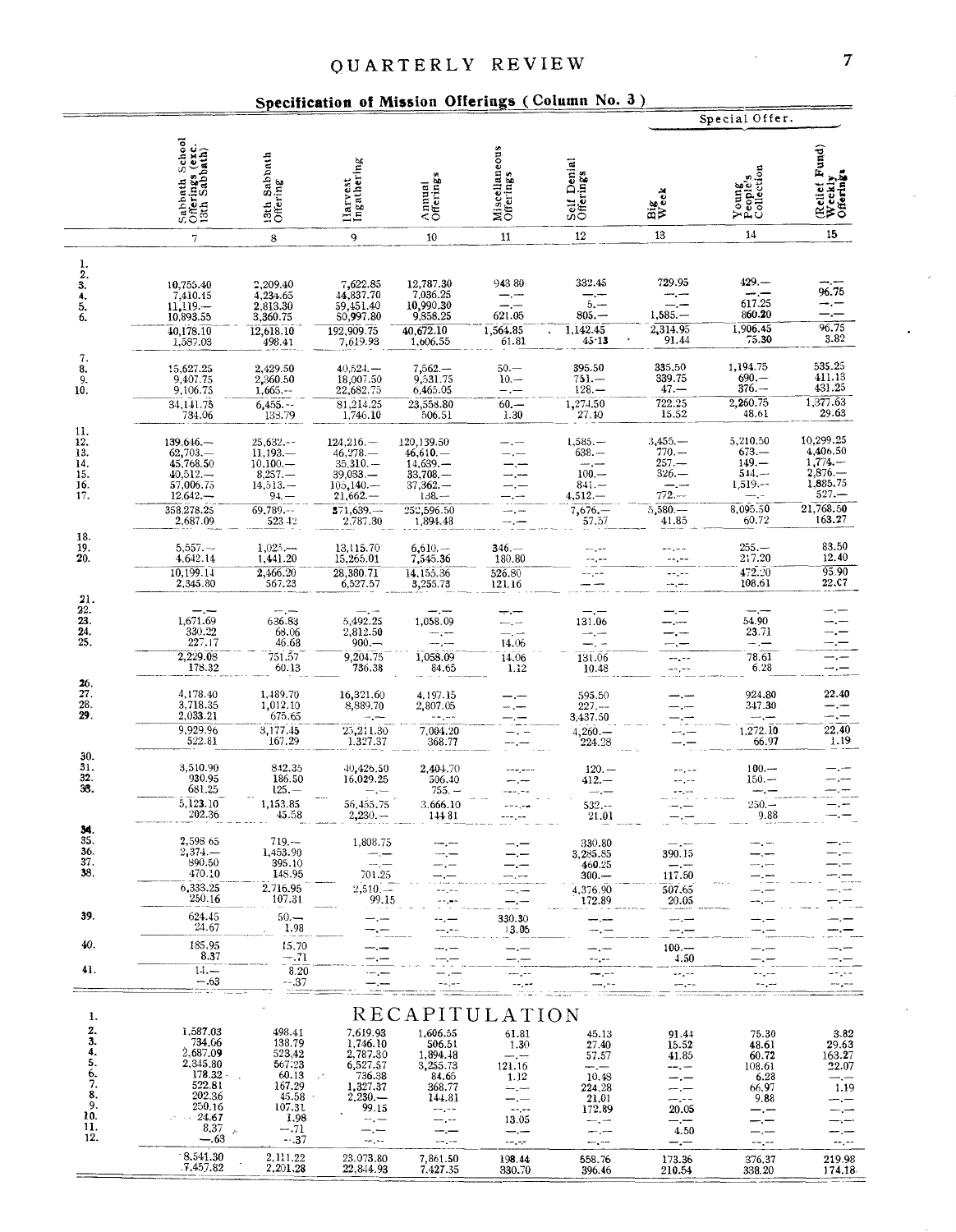Financial Summary of the Southern European Division for the Year 1938

| Name of Conference<br>or Mission                                                                                                                                                                                                                                                                                                                                                                  | ədilT laioT                                                                                                                                                | (incl. Specials)<br>Fotal Offerings                   | Miss. Work<br>ior Home<br>Contributions        | Church Work<br>tor Local<br>Contributions                                                                                                                | Book Sales<br>Colporteur                                                                                                                                                                      | 13th Sabbath)<br>Offerings (exc.<br>Sab. School                                                                                                | зиітэнО<br>gradas dist                                                                                                                                                                                                                                        | SuµəqıeSuJ<br>Harvest  | saunanO<br>JenuuV                                                                                                                                                      | egninenO<br>Miscellaneous                                             | Self-Denial          | <b>Big Week</b>      | Collection<br>People,s<br>Suno ⊼ | $\mathop{\rm sgn}\nolimits$ ngs<br>∕γeekly                                       |
|---------------------------------------------------------------------------------------------------------------------------------------------------------------------------------------------------------------------------------------------------------------------------------------------------------------------------------------------------------------------------------------------------|------------------------------------------------------------------------------------------------------------------------------------------------------------|-------------------------------------------------------|------------------------------------------------|----------------------------------------------------------------------------------------------------------------------------------------------------------|-----------------------------------------------------------------------------------------------------------------------------------------------------------------------------------------------|------------------------------------------------------------------------------------------------------------------------------------------------|---------------------------------------------------------------------------------------------------------------------------------------------------------------------------------------------------------------------------------------------------------------|------------------------|------------------------------------------------------------------------------------------------------------------------------------------------------------------------|-----------------------------------------------------------------------|----------------------|----------------------|----------------------------------|----------------------------------------------------------------------------------|
|                                                                                                                                                                                                                                                                                                                                                                                                   | N                                                                                                                                                          | S                                                     | ᢦ                                              | n                                                                                                                                                        | $\bullet$                                                                                                                                                                                     |                                                                                                                                                | ∞                                                                                                                                                                                                                                                             | ۰                      | ≘                                                                                                                                                                      | ⊐                                                                     | ฺฺุุุุ               | $\mathbf{r}$         | 4                                | n                                                                                |
| Totals for the year 1937<br>Totals for the year 1938<br>$\vdots$<br>$\vdots$<br>Mission<br>SOUTHERN EUROPEAN DIV<br>Franco-Belgian Un. Confer<br>Mission<br>Equatorial African<br>Cape Verde Islands<br>Union<br>North African<br>Indian Ocean<br>ugoslavian<br>St. Thomas<br>Rumaniar<br>Iberian<br>Italian<br>Swiss<br>$\dot{\circ}$ $\sim$<br>$\dot{\mathbf{z}}$<br>ထံ<br>လံကံ<br>$\div$<br>ທ່ | \$213,515.40<br>\$244,898.20<br>20,711.40<br>83,378.90<br>57,748.80<br>10,187.10<br>44.80<br>52,565<br>3,119.10<br>7,548.<br>775.40<br>$8,683 -$<br>136.70 | 547.45<br>,628.34<br>జ<br>∞<br>ಸಿ ನ<br>$\Xi$<br>$\Xi$ | 4,984.76 10,913.08<br>4,530.71<br>649.45<br>-- | 10,973.81<br>$1,009.8$<br>$1,009.3$<br>$1,009.3$<br>$1,009.3$<br>$1,009.3$<br>$1,009.3$<br>$1,009.3$<br>$1,009.3$<br>$1,009.3$<br>$1,009.3$<br>$1,009.3$ | 143,178.54<br>142,228.07<br>$39,537,38$<br>$39,537,38$<br>$14,387,38$<br>$21,387,38$<br>$21,387,38$<br>$21,345,36$<br>$21,324,34$<br>$21,324,34$<br>$21,324,34$<br>$21,324,34$<br>$21,324,34$ | 32,506.14<br>28,701.21<br>5,69238<br>2,606.5172.69<br>2,732.44<br>0,732.45<br>2,030.69<br>5,693.69<br>5,693.69<br>5,693.69<br>5,693.69<br>1,64 | 7,808.93<br>8,401.73<br>$1,696.21$<br>$33.58$<br>$33.52$<br>$34.72$ , $33.53$<br>$35.73$<br>$35.73$<br>$35.72$<br>$35.72$<br>$35.72$<br>$35.72$<br>$35.72$<br>$35.72$<br>$35.72$<br>$35.72$<br>$35.72$<br>$35.72$<br>$35.72$<br>$35.72$<br>$35.72$<br>$35.72$ | 50,999.18<br>50,819.55 | 8,405.70<br>8,713.56<br>$\begin{array}{l} 1,713.23 \\ 526.30 \\ 2,164.43 \\ 2,164.36 \\ 3,292.76 \\ 85.63 \\ 383.43 \\ 153.0 \\ 153.0 \\ 316.31 \\ \vdots \end{array}$ | 2,180.43<br>1,322.51<br>ងនេះ<br>មានមិនមាន នេះ<br>ទី មិនមិន ដែល នេះ ដែ | 6,809.92<br>6,886.47 | 6,944.98<br>6,967.70 | 1,294.99<br>1,004.               | 12<br>1232 - 134<br>1332 - 145 - 145 - 146 - 147 - 147 - 148<br>776.88<br>631.91 |

# **Streams of Light**

The advance moves of God's work are like streams of light on the dark horizon of our day.

As we look over the Publishing Department report we find many reasons to be greatly encouraged and to praise our Captain for His victorious leadership. True, the report shows a loss of \$950 over the preceding year, but this loss is due to important changes in the exchange rates which have spoiled the picture in our dollar report. Considering the local currency, which indicates the real results, we find that three unions are a little below 1937 in their sales, but five have good gains.

Among the fields showing gains is found Rumania. This is a real miracle when we consider the adverse circumstances which our brave knights of the printed page have had to face in that field. In two other countries new conditions and measures of opposition have imperilled the work of our colporteurs. But everywhere our leaders and their men have learned to remain calm, to stand firm and confident in the face of every storm. With unshaken faith they plan quietly and push forward with unity and energy, counting on God to perform a miracle if necessary - and He does it. He has dispelled many a threatening cloud, reduced to nought countless onslaughts of the enemy of souls and plans which would have made impossible a continuance of the work. The thickening clouds of trouble on the world's horizon only make the story of each year's accomplishments a more inspiring recital of providential interventions in behalf of God's servants. These divine providences shine like streams of light, brightening the way of God's people.

On the other hand, the influence of our Godfearing colporteurs, as well as the publications they scatter, are also streams of light in the dark corners of the earth. In one of our difficult fields, where there is much persecution, a colporteur set as his objective to bring thirty souls to the truth. He has nearly reached this goal, and plans to keep increasing the list. In another difficult field they know of 79 souls found by canvassers who were baptized during 1937 and the first nine months of 1938.

The superintendent of a government school in the island of Reunion copied by hand and reproduced the pictures of the French "Steps to Christ" that a friend of hers had bought from a colporteur. The priest intervened and ordered the books to be burned. The lady who had the printed book obeyed, but the teacher kept her beautiful hand-made copy, which we now have here in the Division office. Since then the teacher has given up her good government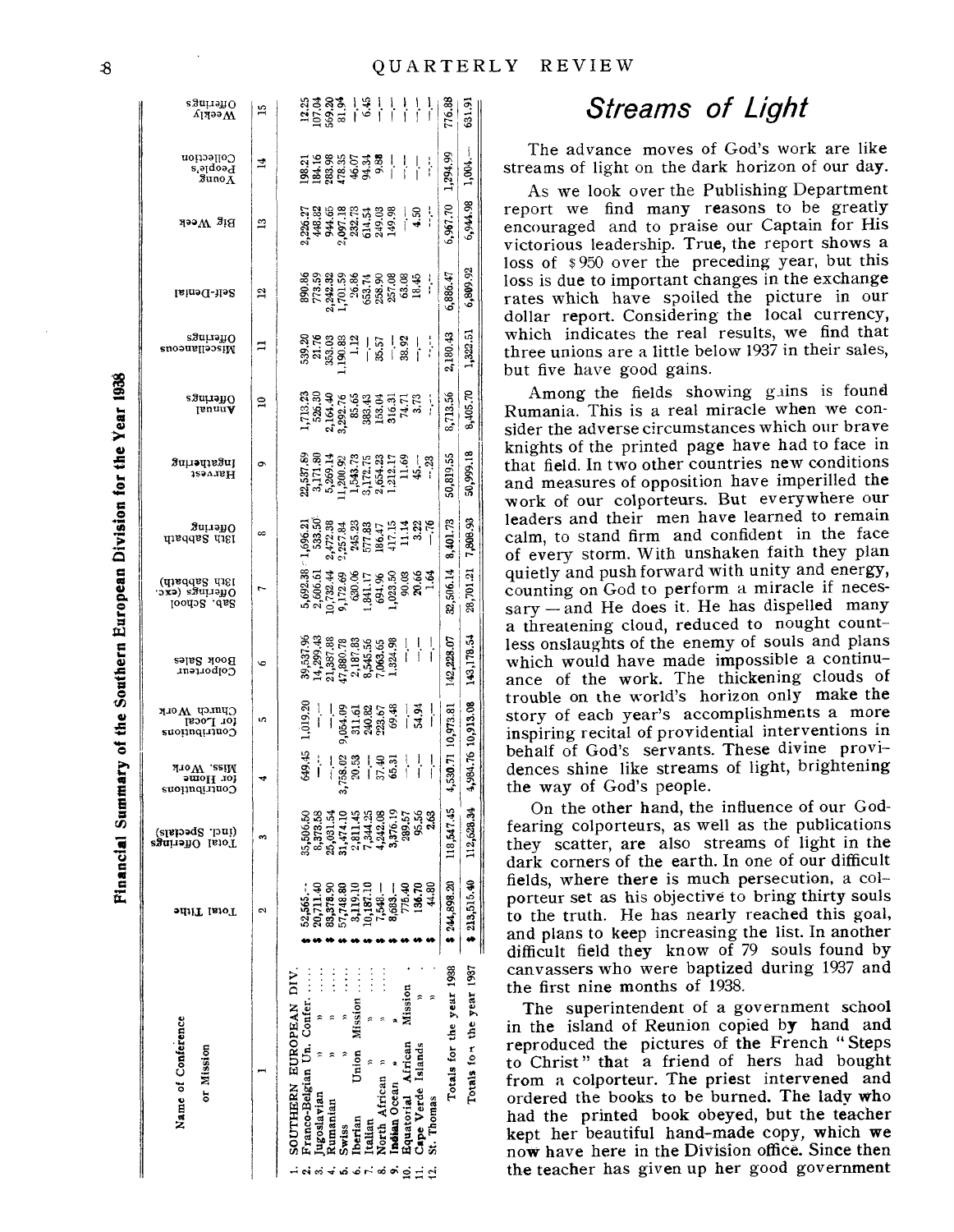## QUARTERLY REVIEW

# Report of the Publishing Department of the Southern European Division<br>For the Year 1938

|                                                      |                                                                                                                                                                                                                                                                                                                                                                                                                                                                                                                                                                                            | Average<br>Number of<br>Colporteurs     | ۵ť<br>Number<br>Hours                                              | of Books<br><sup>7</sup> al of Bo<br>1 Dollars<br>≘ خ                                          | Value of<br>Periodicals<br>in Dollars                                                       | 5<br>Average No.<br>Hrs. p. week                             | 1 Total<br>of Sales<br>Currency<br>Grand<br>Value<br>Local (                                                   | Totals<br>Grand Tot<br>in Dollars<br>1988                                                        | Grand Totals<br>In Dollars<br>1987                                                                |
|------------------------------------------------------|--------------------------------------------------------------------------------------------------------------------------------------------------------------------------------------------------------------------------------------------------------------------------------------------------------------------------------------------------------------------------------------------------------------------------------------------------------------------------------------------------------------------------------------------------------------------------------------------|-----------------------------------------|--------------------------------------------------------------------|------------------------------------------------------------------------------------------------|---------------------------------------------------------------------------------------------|--------------------------------------------------------------|----------------------------------------------------------------------------------------------------------------|--------------------------------------------------------------------------------------------------|---------------------------------------------------------------------------------------------------|
| ı.<br>$\frac{2}{3}$<br>4.<br>5.                      | FRANCO-BELGIAN UN. CONF.<br>Belgian Conference<br><b>East France</b> »<br>.<br>.<br>North<br>$\mathcal{D}$<br>$\mathcal{Y}$<br>$\begin{array}{cccccccccc} . & . & . & . & . & . & . & . & . \end{array}$<br>South<br>$\boldsymbol{\mathfrak{p}}$<br>$\boldsymbol{\mathcal{V}}$                                                                                                                                                                                                                                                                                                             | 14<br>8<br>18<br>13                     | 12532<br>8076<br>15233<br>9578                                     |                                                                                                |                                                                                             | 17.2<br>19.4<br>16.3<br>14.2                                 | 332,626.50 B. F.<br>164,139.90 F.F.<br>339,205.90<br>$\mathcal{Y}$<br>212,222.05<br>$\boldsymbol{\mathcal{Y}}$ | 11,273.04<br>6,483.51<br>13,398.64<br>8,382.77                                                   | 11,813.98<br>7,862.62<br>15,829.93<br>11,127.55                                                   |
|                                                      | Totals $1938$<br>Totals $1937$                                                                                                                                                                                                                                                                                                                                                                                                                                                                                                                                                             | 53<br>57                                | 45419<br>46385                                                     | 8,874.27<br>8,811.82                                                                           | 30,663.69<br>37,822.26                                                                      | 16.5<br>15.6                                                 | 1,000,961.30 F.F.<br>99 <b>8,587.</b> 95 »                                                                     | 39,537.95                                                                                        | 46,634,08                                                                                         |
| $\frac{6}{7}$<br>8.<br>9.                            | <b>JUGOSLAVIAN UN. CONF.</b><br>Danube Conference<br>Sava<br>$\mathcal{V}$<br>.<br>$\mathbf{y}_l$<br>.<br>Morava                                                                                                                                                                                                                                                                                                                                                                                                                                                                           | 24<br>19<br>19                          | 29567<br>18924<br>27845                                            |                                                                                                |                                                                                             | 23.7<br>19.2<br>28.2                                         | 239,234. Din.<br>185,997.<br>$\mathcal{V}$<br>239,858.<br>$\mathfrak{H}$                                       | 5,143.53<br>3,998.94<br>5,156.96                                                                 | 3,668.60<br>2,788.50<br>3,186.08                                                                  |
|                                                      | Totals $1938$<br>Totals 1937                                                                                                                                                                                                                                                                                                                                                                                                                                                                                                                                                               | 62<br>60                                | 76336<br>71420                                                     | 7,023.47<br>6,778.07                                                                           | 7,275.96<br>2,865.1                                                                         | 23.7<br>22.9                                                 | 665,089<br>Din.<br>544,813<br>$\mathcal{D}$                                                                    | 14,299.43                                                                                        | 9,643.18                                                                                          |
| 10.<br>11.<br>12.<br>13.<br>14.<br>15.<br>16.<br>17. | RUMANIAN UN. CONF.<br>West Muntenian Conference<br>East<br>${\mathcal V}$<br>$\rangle\rangle$<br>North Moldavian<br>x)<br>South<br>$\mathbf{D}$<br>$\mathcal{Y}$<br>$\ddot{\phantom{a}}$<br>Transylvanian<br>$\rightarrow$<br>$\sim$ $\sim$<br>Banat<br>$\mathbf{y}$<br>$\ddot{\phantom{a}}$<br>School                                                                                                                                                                                                                                                                                     | 21<br>9<br>9<br>10<br>10<br>6<br>8      | 26862<br>10712<br>11259<br>13655<br>9785<br>6573<br>2013           |                                                                                                |                                                                                             | 24.6<br>22.9<br>24.1<br>26.3<br>18.8<br>21.1<br>4,8          | 904,139. Lei<br>412,862. »<br>376,097. »<br>343,090. »<br>396,678. »<br>$278,337.$ »<br>140,510. »             | 6,781.05<br>3,096.48<br>2,820.74<br>2,573.18<br>2,975.10<br>2,087.54<br>1,053.82                 | 4,733.69<br>3,319.26<br>2,104.68<br>1,776.56<br>2,207.86<br>1,644.11<br>448.22                    |
|                                                      | Totals 1938<br>Totals $1937$                                                                                                                                                                                                                                                                                                                                                                                                                                                                                                                                                               | 73<br>75                                | 80859<br>82150                                                     | 10,680.74<br>8,043.48                                                                          | 10,707.17<br>3.190.90                                                                       | 21.3<br>21.1                                                 | 2,851,713.- Lei<br>2,705,729                                                                                   | 21,387.91                                                                                        | 16,234.38                                                                                         |
| 18.<br>19.<br>20.                                    | SWISS UNION CONFERENCE<br>German Swiss Conference<br>Leman<br>$\mathcal{D}$<br>$\sim 10^{-1}$                                                                                                                                                                                                                                                                                                                                                                                                                                                                                              | 24<br>14                                | 32295<br>19007                                                     |                                                                                                |                                                                                             | 25.9<br>26.1<br>26.0                                         | $121,277 - S. F.$<br>86,900.40<br>$\mathcal{D}$<br>208,177.40 S. F.                                            | 27,893.71<br>19,987.07<br>47,880.78                                                              | 28,590.15<br>18,450.57                                                                            |
|                                                      | Totals $1938$<br>Totals 1937                                                                                                                                                                                                                                                                                                                                                                                                                                                                                                                                                               | 38<br>39                                | 51302<br>57566                                                     | 23,954.58<br>22,158.50                                                                         | 23,926.20<br>24.882.22                                                                      | 28.4                                                         | 204,524.85<br>$\mathcal{Y}$                                                                                    |                                                                                                  | 47,040.72                                                                                         |
| 21.<br>22.<br>28.                                    | IBERIAN UNION MISSION<br>Mission<br>Spanish<br>Portuguese Conf                                                                                                                                                                                                                                                                                                                                                                                                                                                                                                                             | $\tau$                                  | 6762                                                               |                                                                                                |                                                                                             | $+1$<br>18.6                                                 | 48,618.50 Esc.                                                                                                 | 2,187.84                                                                                         | 3.383.08                                                                                          |
|                                                      | Totals $1938$<br>Totals 1937                                                                                                                                                                                                                                                                                                                                                                                                                                                                                                                                                               | 7<br>u                                  | 6762<br>9440                                                       | 1,360.92<br>2,708.85                                                                           | 826.92<br>674.23                                                                            | 18.6<br>16.5                                                 | 48,618.50 Esc.<br>$76,540 -$                                                                                   | 2,187.84                                                                                         | 3,383.08                                                                                          |
| 24.<br>25.<br>26.                                    | ITALIAN UNION MISSION<br>North Italian Mission<br>South<br>)                                                                                                                                                                                                                                                                                                                                                                                                                                                                                                                               | 16<br>8                                 | 20530<br>8358                                                      |                                                                                                |                                                                                             | 24.7<br>20.1                                                 | 112,146.20 Lire<br>50,163.10<br>$\bullet$                                                                      | 5,964.49<br>2,641.08                                                                             | 5,424.69<br>2,770.79                                                                              |
|                                                      | Totals 1938<br>Totals $1937$                                                                                                                                                                                                                                                                                                                                                                                                                                                                                                                                                               | 24<br>24                                | 28888<br>26287                                                     | 6,373.44<br>5,751.39                                                                           | 2,172.13<br>2,444.09                                                                        | 23.1<br>21.1                                                 | 162,309.30 Lire<br>155,660.05<br>$\alpha$                                                                      | 8,545.57                                                                                         | 8,195.48                                                                                          |
| 27.<br>28.<br>29.<br>30.                             | NORTH AFRICAN UNION MISS.<br>Algerian Mission<br>$\begin{array}{cccccccccccccc} \multicolumn{2}{c}{} & \multicolumn{2}{c}{} & \multicolumn{2}{c}{} & \multicolumn{2}{c}{} & \multicolumn{2}{c}{} & \multicolumn{2}{c}{} & \multicolumn{2}{c}{} & \multicolumn{2}{c}{} & \multicolumn{2}{c}{} & \multicolumn{2}{c}{} & \multicolumn{2}{c}{} & \multicolumn{2}{c}{} & \multicolumn{2}{c}{} & \multicolumn{2}{c}{} & \multicolumn{2}{c}{} & \multicolumn{2}{c}{} & \multicolumn{2}{c}{} & \multicolumn{2}{c}{} & \multicolumn{2}{c}{} & \$<br>Moroccan<br>$\,$ $\,$<br>.<br>Tunis<br>$\gamma$ | 8<br>2<br>$\mathbf{2}$                  | 7343<br>2795<br>1109                                               |                                                                                                |                                                                                             | 17.7<br>26.9<br>10.7                                         | $103,281.25$ F. F.<br>$43,723.50$ $\mu$<br>$31,822.50$ »                                                       | 4,079.60<br>1,727.07<br>1,256.99                                                                 | 5,700.04<br>1,525.58<br>1,976.38                                                                  |
|                                                      | Totals $1938$<br>Totals 1937                                                                                                                                                                                                                                                                                                                                                                                                                                                                                                                                                               | 12<br>12                                | 11247<br>10132                                                     | 3.939.89<br>$6,226-$                                                                           | 3,123.77<br>$2,976-$                                                                        | 18.0<br>16.2                                                 | 178,827.25 F. F.<br>197,044.90<br>$\mathcal{Y}$                                                                | 7,063.66                                                                                         | $9,202. -$                                                                                        |
|                                                      | 31. INDIAN OCEAN UN. MISSION.<br>Totals 1938<br>Totals 1937                                                                                                                                                                                                                                                                                                                                                                                                                                                                                                                                | 10                                      | 8450<br>093U                                                       | 1,015.85<br>2,114.28                                                                           | 309.13<br>751.54                                                                            | 16.3<br>10.7                                                 | 33,544.05 F. F.<br>OU, YJ4.40                                                                                  | 1,324.98                                                                                         | 2,845.62                                                                                          |
|                                                      |                                                                                                                                                                                                                                                                                                                                                                                                                                                                                                                                                                                            |                                         |                                                                    | RECAPITULATION                                                                                 |                                                                                             |                                                              |                                                                                                                |                                                                                                  |                                                                                                   |
| з.<br>2.<br>3.<br>4.<br>5.<br>6.<br>7.<br>8.         | Franco-Belgian Union Conference 53<br>Jugoslavian<br>Y)<br>$\mathcal{V}$<br>Rumanian<br>$\rangle\rangle$<br>Y)<br>$\sim$<br>Swiss<br>$\mathbf{v}$<br>$\gamma$<br>Union Mission<br>Iberian<br>ttalian<br>${\scriptstyle \mathcal{V}}$<br>$\lambda$<br>$\mathcal{Y}$<br>$\sim 0.000$<br>North African<br>¥.<br>$\bullet$<br>$\cdots$ .<br>Indian Ocean<br>ν,<br>$\alpha$ , $\alpha$ , $\alpha$ , $\alpha$                                                                                                                                                                                    | 62<br>73<br>.38<br>-7<br>24<br>12<br>10 | 45419<br>76336<br>80859<br>51302<br>6762<br>28888<br>11247<br>8450 | 8,874.27<br>7,023.47<br>10,680.74<br>23,954.58<br>1,360.92<br>6,373.44<br>3,939.89<br>1,015.85 | 30,663.69<br>7,275.96<br>10,707.17<br>23,926.20<br>826.92<br>2,172.13<br>3,123.77<br>309.13 | 16.5<br>23.7<br>21.3<br>26.0<br>18.6<br>23.1<br>18.0<br>16.3 |                                                                                                                | 39,537.96<br>14,299.43<br>21,387.91<br>47,880.78<br>2,187.84<br>8,545.57<br>7,063.66<br>1,324.98 | 46,634.08<br>9,643.18<br>16,234.38<br>47,040.72<br>3,383.08<br>8,195.48<br>$9,202. -$<br>2.845.62 |
|                                                      |                                                                                                                                                                                                                                                                                                                                                                                                                                                                                                                                                                                            |                                         | 309263<br>310310                                                   | 63,223.16<br>62,592.39                                                                         | 79,004.97<br>80,586.15                                                                      | 21.3<br>20.9                                                 |                                                                                                                | 142,228.13                                                                                       | 143,178.54                                                                                        |
|                                                      | Loss                                                                                                                                                                                                                                                                                                                                                                                                                                                                                                                                                                                       | -7                                      | 1047                                                               |                                                                                                | 1,581.18                                                                                    |                                                              |                                                                                                                | 950.41                                                                                           |                                                                                                   |

Gain ..........................

 $\label{eq:2.1} \frac{1}{\sqrt{2\pi}}\int_{0}^{\infty}\frac{1}{\sqrt{2\pi}}\left(\frac{1}{\sqrt{2\pi}}\right)^{2\alpha} \frac{1}{\sqrt{2\pi}}\frac{1}{\sqrt{2\pi}}\,.$ 

630.77

 $\hat{\mathcal{L}}$  $\mathcal{A}^{\mathrm{c}}$ 

 $\mathcal{A}^{\mathrm{c}}$  and

 $\sim 10^7$ 

 $\mathcal{A}^{\mathcal{A}}$  and  $\mathcal{A}^{\mathcal{A}}$ 

 $\sim 10^{11}$ 

 $\mathbf{\hat{9}}$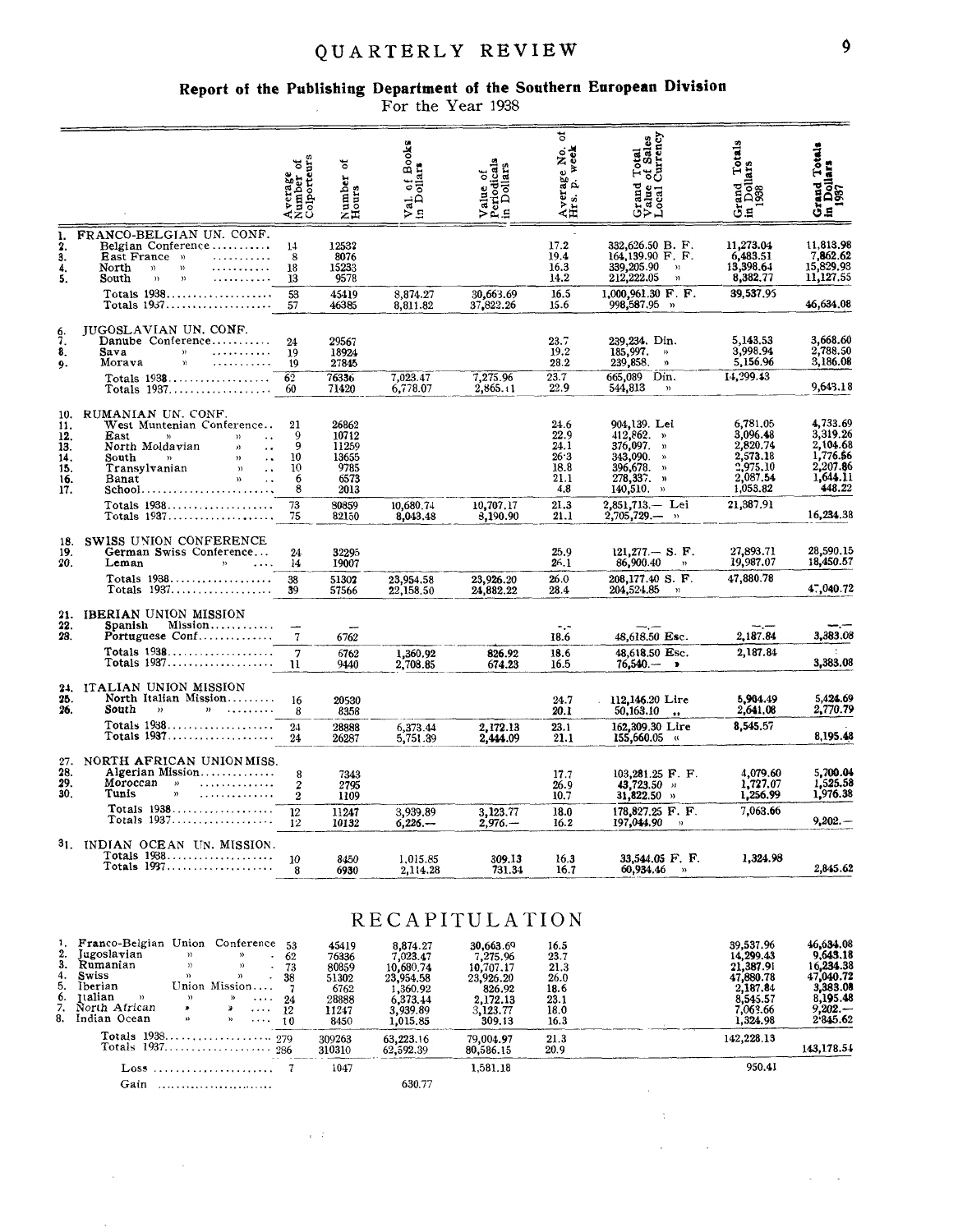# 10  $\dot{Q} U A R T E R L V R E V I E W$

**Report of the Home Missionary Department of the southern European Division**  For the year 1938

|                                                                                                                                                                                                                                   | ó<br>Ъx<br>医四                                    | Jugoslav.<br>U.C.              | manian<br>C<br>Ξ.<br>ಷಿದ                             | Swiss<br>U.C.                    | Iberian<br>U.M.                                      | Italian<br>U.M.              | African<br>M.<br>zö         | cean<br>Ō<br>Indian<br>U.M.                      | Miss.<br>Afr.<br>Eq.      | Cape Verde<br>Mission                         | ear<br>↣<br>$\begin{array}{c}\n\text{Totans} \\ \text{for the} \\ \text{1938}\n\end{array}$ | ear<br>↣<br>Φ<br>o,<br>ੜ੍ਹੰਦ<br>ដឹងនី  |
|-----------------------------------------------------------------------------------------------------------------------------------------------------------------------------------------------------------------------------------|--------------------------------------------------|--------------------------------|------------------------------------------------------|----------------------------------|------------------------------------------------------|------------------------------|-----------------------------|--------------------------------------------------|---------------------------|-----------------------------------------------|---------------------------------------------------------------------------------------------|----------------------------------------|
| No. added to the union membership<br>since last report as the result of<br>missionary work of lay members.<br>No. of churches and companies $\ldots$ .<br>Total church membership of union<br>No. of churches and companies send- | 38<br>70<br>2423                                 | 299<br>221<br>3755             | 1388<br>596<br>18806                                 | 7<br>62<br>2420                  | 23<br>9<br>921                                       | 44<br>48<br>1268             | 87<br>17<br>385             | 34<br>51<br>1092                                 | 21<br>4<br>205            | 1<br>23                                       | 1941<br>1082<br>31298                                                                       | 2164<br>1018<br>29045                  |
| No. of conferences sending in a report<br>No. of churches holding first Sabbath                                                                                                                                                   | 48<br>4                                          | 127<br>3                       | 518<br>5                                             | 49<br>$\boldsymbol{2}$           | 9<br>3                                               | 44<br>2                      | 11<br>3                     | 33<br>4                                          | 3<br>-----                |                                               | 842<br>26                                                                                   | 841<br>26                              |
| missionary service<br>No. of churches holding 15 minute                                                                                                                                                                           | 18                                               | 127                            | 397                                                  | 34                               | 8                                                    | 36                           | 7                           | 24                                               |                           | 1                                             | 652                                                                                         | 607                                    |
| missionary service<br>No. of churches organized into working                                                                                                                                                                      |                                                  | 112                            | 397                                                  | 1                                | 7                                                    | 32                           |                             |                                                  |                           |                                               | 549                                                                                         | 529                                    |
| How many of the following classes and<br>special bands are operating in your $\mu$ ?                                                                                                                                              |                                                  | 102                            | 362                                                  | 20                               | 4                                                    | 27                           | $\sim$ $\sim$               | 20                                               | $\mathbf{1}$              |                                               | 536                                                                                         | 698                                    |
| Bible $Training$<br>Medical                                                                                                                                                                                                       |                                                  | 80<br>--                       | 435<br>65                                            | 3<br>-1                          | 1<br>1                                               | ---                          | 3                           | 6<br>--                                          |                           |                                               | 525<br>73                                                                                   | 422<br>82                              |
| $Doreas \ldots \ldots \ldots \ldots \ldots$<br>Welfare<br>Literature                                                                                                                                                              | 12<br>⊷                                          | -<br>63<br>69                  | 171<br>168                                           | 25<br>---<br>30                  | $\boldsymbol{2}$<br>$\boldsymbol{2}$<br>$\mathbf{1}$ | 16<br>3<br>29                | 6<br>-                      | 20<br>$\overline{\phantom{m}}$<br>3              |                           |                                               | 252<br>68<br>280                                                                            | 267<br>$\overline{\phantom{a}}$<br>232 |
| Total amount of offerings during the<br>vear for local missionary work<br>incl. Missionary Volunteer<br>No. of persons reporting missionary                                                                                       | \$1.019.20                                       |                                |                                                      | 9,054.09                         | 311.61                                               |                              | 240.82 223.67               | 69.48                                            |                           |                                               | 54.94 10.973.81                                                                             | 5,988.76                               |
|                                                                                                                                                                                                                                   | 465                                              | 2455                           | 15419                                                | 990                              | 354                                                  | 730                          | 183                         | 737                                              | 28                        | 9                                             | 21370                                                                                       | 18689                                  |
| REPORT OF MISSIONARY WORK,<br>No. of Bible readings or gospel meetings<br>$\omega$ missionary visits<br>$\mathcal{D}$<br>» persons taken to S. S. or other<br>$\mathcal{V}$                                                       | 7987<br>9654                                     | 132892<br>39805                | 572430<br>240944                                     | 4845<br>5541                     | 8293<br>25929                                        | 22776<br>10108               | 7046<br>3580                | 14344<br>11542                                   | 349<br>2238               | 116<br>452                                    | 771578<br>349793                                                                            | 728488<br>354408                       |
| services<br>No. of persons given needed help<br>$\mathcal{P}$ treatments given $\ldots \ldots \ldots$<br>)<br>$\mathfrak{p}$ hours of Christian help work<br>$\rightarrow$                                                        | 1243<br>4491<br>1513<br>$\overline{\phantom{0}}$ | 14307<br>69404<br>6781<br>2432 | 81198<br>356960<br>89907<br>$\overline{\phantom{a}}$ | 775<br>3586<br>1088<br>          | 1496<br>3409<br>1782<br>1016                         | 2378<br>5686<br>3484<br>3230 | 1445<br>1938<br>3804<br>123 | 1736<br>5478<br>1860<br>$\overline{\phantom{m}}$ | 1953<br>820<br>4901<br>21 | 117<br>192<br>268<br>$\overline{\phantom{a}}$ | 106648<br>451964<br>115388<br>6822                                                          | 134502<br>420480<br>102955             |
| $\mathcal{P}$ articles of clothing $\ldots \ldots \ldots$<br>y)<br>$\mathcal{P}$ food baskets, bouquets<br>»<br>No. of books, missionary periodicals,                                                                             | 2950<br>--                                       | 5160<br>--                     | 23439<br>$\overline{\phantom{m}}$                    | 4043<br>$\overline{\phantom{a}}$ | 1239<br>1643                                         | 2828<br>245                  | 1364<br>90                  | 1106<br>$\overline{\phantom{a}}$                 | -<br>9                    | $\tau$<br>--                                  | 42136<br>1987                                                                               | 38888                                  |
| or tracts distributed<br>No. of missionary letters written<br>Missionary expenditures                                                                                                                                             | 97047<br>2738                                    | 41813<br>3856                  | 81578<br>8740                                        | 53281<br>1486                    | 33499<br>1402<br>5.35<br>ŝ.                          | 25865<br>2539<br>÷-          | 13363<br>935<br>\$19.30     | 14652<br>770<br>$-$                              | 53<br>10<br><b></b>       | 712<br>14                                     | 361863<br>21990<br>\$24.65                                                                  | 365827<br>22992                        |
|                                                                                                                                                                                                                                   |                                                  | <b>R.F. . 4</b>                |                                                      |                                  |                                                      |                              |                             |                                                  |                           | n.                                            |                                                                                             |                                        |

**Report of the Missionary Volunteer Department of the Southern European Division**  For the year 1938

|                                                                                                                                                                                                                                                                                       | $rac{1}{2}$<br>ಕದಲ<br>⊂ם              | Jugoslav.<br>U.C.                      | Rumanian<br>U.C.                          | Swiss<br>U.C.                       | Iberian<br>U.M.                                     | Italian<br>U.M.                       | African<br>M.<br>ZÞ               | Ż.<br>Þ<br>Indian<br>Ocean       | ë<br>Det.<br>Missic                | å<br>early<br>ದ<br>$\begin{array}{c}\n\text{Year} \\ \text{A} \text{year} \\ \text{A} \text{rad} \\ \text{D} \text{38}\n\end{array}$ | otal<br>ЪD<br>Yearly<br>Averag<br>and To<br>1987<br>$\Join$ |
|---------------------------------------------------------------------------------------------------------------------------------------------------------------------------------------------------------------------------------------------------------------------------------------|---------------------------------------|----------------------------------------|-------------------------------------------|-------------------------------------|-----------------------------------------------------|---------------------------------------|-----------------------------------|----------------------------------|------------------------------------|--------------------------------------------------------------------------------------------------------------------------------------|-------------------------------------------------------------|
| Number of Societies<br>Number of Societies reporting                                                                                                                                                                                                                                  | 20<br>11                              | 35<br>32                               | 356<br>287                                | 17<br>13                            | 5<br>5                                              | 23<br>23                              | 3<br>3                            | 18<br>15                         | 4<br>з                             | 481<br>392                                                                                                                           | 439<br>343                                                  |
| Total Membership (Including Associate<br>and Junior Members)<br>Total of Senior and Junior young people<br>baptized, regardless of who labored                                                                                                                                        | 230<br>60                             | 1216<br>392                            | 8255<br>3631                              | 326<br>102                          | 223<br>87                                           | 364<br>222                            | 66<br>42                          | 277<br>149                       | 818<br>35                          | 11775<br>4720                                                                                                                        | 10184<br>3714                                               |
| for them $\ldots$                                                                                                                                                                                                                                                                     | 14                                    | 58                                     | 306                                       | 5                                   | 34                                                  | 41                                    | 25                                |                                  |                                    | 483                                                                                                                                  | 191                                                         |
| Number baptized whom young people<br>had a part in winning $\ldots \ldots \ldots$<br>Number belonging to missionary bands                                                                                                                                                             | 9                                     | 49                                     | 238                                       |                                     | 33                                                  | 19<br>184                             | 1                                 |                                  |                                    | 349<br>184                                                                                                                           | 166<br>389                                                  |
| REPORT OF MISSIONARY WORK:<br>Number of Bible readings or gospel<br>meetings held<br>Number of missionary visits<br>Number of persons taken to S.S. or<br>other services<br>Number of persons given needed help<br>Number of treatments given<br>Number of articles of clothing given | 641<br>926<br>93<br>306<br>88         | 15497<br>4894<br>2643<br>11519<br>1519 | 94149<br>46391<br>21367<br>73312<br>18735 | 348<br>979<br>32<br>253<br>44       | 1723<br>9830<br>595<br>988<br>8345                  | 6825<br>3168<br>947<br>1227<br>938    | 2192<br>1253<br>375<br>453<br>269 | 1377<br>825<br>189<br>585<br>313 | 300<br>2184<br>1379<br>624<br>3748 | 123052<br>70450<br>27620<br>89267<br>34004                                                                                           | 100428<br>50777<br>33569<br>90893<br>19487                  |
| to the needy<br>Number of books, missionary periodi-                                                                                                                                                                                                                                  | 177                                   | 439                                    | 4674                                      | 39                                  | 343                                                 | 841                                   | 312                               | 169                              |                                    | 6994                                                                                                                                 | 5178                                                        |
| cals or tracts distributed<br>Number of missionary letters written                                                                                                                                                                                                                    | 11015<br>556                          | 9963<br>649                            | 19287<br>2527                             | 4948<br>71                          | 9111<br>569                                         | 8532<br>747                           | 5990<br>302                       | 1931<br>87                       | 35<br>8                            | 70812<br>5516                                                                                                                        | 74525<br>3942                                               |
| DEVOTIONAL and EDUCATIONAL:<br>Number observing the Morning Watch<br>Number systematically reading Bible                                                                                                                                                                              | 38                                    | 307                                    | 1720                                      | 81                                  | 62                                                  | 215                                   | 41                                | 109                              |                                    | 2573                                                                                                                                 | 2405                                                        |
| through $\ldots \ldots \ldots \ldots \ldots \ldots \ldots$<br>Number taking Reading Course<br>No. studying for Stand. of Attainment                                                                                                                                                   | 9                                     | 242<br>-<br>369                        | 703<br>481<br>1521                        | 6<br>4<br>16                        | 69                                                  | 16<br>26<br>17                        | $\overline{\phantom{0}}$<br>-     | 14                               |                                    | 1059<br>511<br>1923                                                                                                                  | 1086<br>1087<br>2184                                        |
| FINANCIAL:<br>Offerings local society work<br>Offerings foreign missions<br>Harvest Ingathering<br>Big Week                                                                                                                                                                           | 12.06<br>198.21<br>1,526.52<br>176.14 | 184.16                                 | 68.32<br>283.98<br>49.05                  | 73.78<br>478,35<br>250.30<br>300.90 | 1.87<br>46.07<br>559.75<br>$\overline{\phantom{0}}$ | 44.94<br>94.34<br>1.131.40<br>$193 -$ | 18.41<br>9.88                     |                                  | 7.30<br>---                        | 226.68<br>1.294.99<br>3,517.02<br>670.04                                                                                             | 273.46<br>796.75<br>3,288.34<br>716.33                      |

 $\ddot{\phantom{0}}$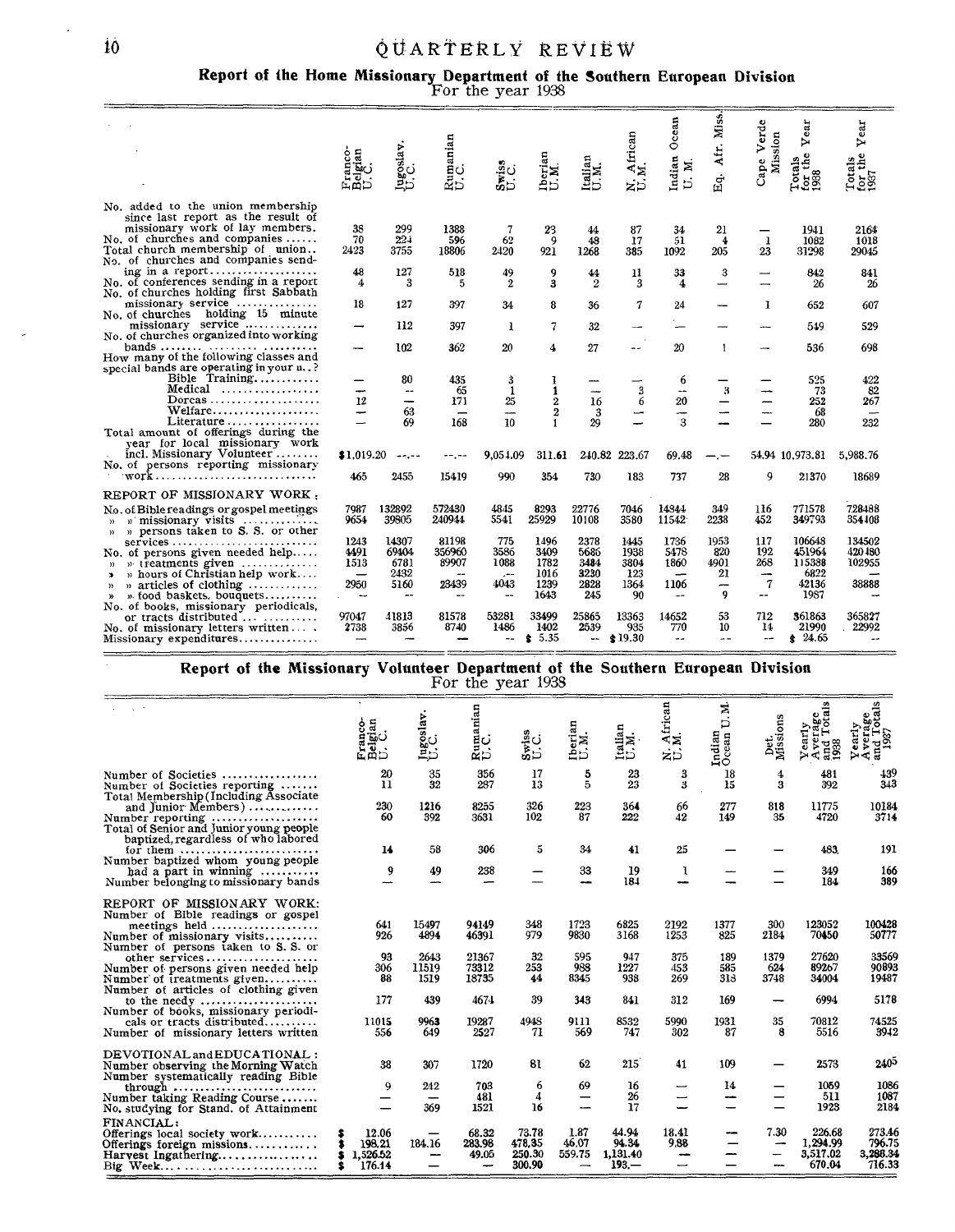position, in order to keep the Sabbath and to be baptized. She wants to consecrate her life to God's work. Her friend also is getting ready to join the Advent people.

Last January our French publishing house received an order for a copy of " Steps to Christ" from an unknown man in a section of France where we have no members. A few days later he ordered six more copies. Soon a new order came for twenty-eight copies, and a fourth for twenty-five. Then a friend of his living in another city, and whom he had interested in this wonderful little book, ordered fifty copies. Within six months these two men and their friends had ordered for missionary purposes more than 200 "Steps to Christ," fifty copies of our 360-page commentary on " Revelation" by J. Vuilleumier, and other publications. Two groups of people are earnestly interested in the truth in these two cities More than twenty of them attended the annual meeting of the South France Conference last July in Marseilles. We hope soon to have new churches established in this hitherto unoccupied section of France.

How did this all come about ? Eighteen years ago, a lady bought a copy of "Steps to Christ" in the city of Lyon. Not long ago she moved to the place where the man lives who ordered the first book from our publishing house. She gave him her treasured book to read, the Spirit of God spoke to his heart - and there was light!

All over the field we find such instances of the wonderful work accomplished by our colporteurs and through the reading of our publications. Everywhere streams of light are breaking forth from the seeds of truth to dissipate the darkness and enlighten the earth with the glory of God's message.

F. CHARPIOT.

# • • •

#### Missionary Sailings

#### 1938

- Mr. and Mrs. P. Benezech and children, from France to Equatorial African Mission (returning), January.
- **Mr.** and **Mrs. E. Veuthey** and children, from Switzerland to Mauritius Mission, Indian Ocean Union, January.
- **Mr.** and **Mrs. J. Freire,** from Portugal to Saint Thomas, February.

**Mr.** and **Mrs. G. Cupertino** and children, from Italy to Ethiopia, March.

- **Mr,** and **Mrs. R. Hirschy,** from France to Equatorial African Mission, June.
- **Miss R. Hofstad,** from Norway to Ethiopia (returning), September.
- **Mr.** and **Mrs. A. Lecoultre** and child, from Belgium to Canada, September.
- Mr. and **Mrs. Marius Fridlin,** from France to Equatorial African Mission (returning), September.
- **Mr.** and **Mrs. 1. Flores** and child, from Rumania to the United States of America. October. of America, October. Hoheweg 17, Berne, Switzerland.

**Mr. Balle Nielsen,** from Denmark to Ethiopia (returning), November. W. R. Beach Editor

#### Healing through Prayer

A colporteur in Trinidad, British West Indies, called at a home where a lady was very sick. She was so near death that her fingers had already started to turn blue. The colporteur suggested that prayer be offered for her recovery. He said: "Before I pray, I want the crucifix removed from her breast, and also her jewelry." This was done, and as the colporteur prayed, the Spirit of God came near with healing power. At the close of the prayer, he asked her to get up, which she did. She was completely healed.

#### G. A. Edwards

"Open the Scriptures to some one that is in darkness, and you will not complain of weariness and lack of interest in the cause of truth. Your heart will be awakened to an anxiety for souls, and joy in the evidences of the faith will fill your heart, and you will know that 'he who watereth shall be watered also himself."  $-$ (Christian Service, p. 144.)

| CONTENTS<br>and the control of the con-                                    |
|----------------------------------------------------------------------------|
| God's Way the Shortest 1                                                   |
| Shepherding the Flock $\ldots$ $\ldots$ $\ldots$ $\ldots$ 2                |
| Remarks by the President 3                                                 |
| Statistical Report 4                                                       |
| Statistical Summary 5                                                      |
| The "King's" Bible $\ldots$ $\ldots$ $\ldots$ $\ldots$<br>5                |
| Strike the Right Note!<br>$\bar{\mathbf{d}}$                               |
| Financial Report $\ldots$ $\ldots$ $\ldots$ $\ldots$ $\ldots$ $\ldots$ 6,7 |
| Financial Summary<br>8                                                     |
| Streams of Light 8                                                         |
| Publishing Department Report 9                                             |
| Home Missionary Department Report 10                                       |
| Missionary Volunteer Department Report<br>10                               |
| Missionary Sailings 11                                                     |
| Interesting Items 12                                                       |

#### SOUTHERN EUROPEAN QUARTERLY REVIEW

*Organ of the Southern European Division of Seventh-day Adventists published every quarter* 

#### *Subscription prices:*

| France 4 frs<br>Other countries $\ldots$ 6 frs |                                                             |  |  |                                 |  |  |  |  |  |               |
|------------------------------------------------|-------------------------------------------------------------|--|--|---------------------------------|--|--|--|--|--|---------------|
|                                                | Address of Editor (to whom all manuscripts should be sent): |  |  | Höheweg 17, Berne, Switzerland. |  |  |  |  |  |               |
| W. R. Beach                                    |                                                             |  |  |                                 |  |  |  |  |  | <u>Editor</u> |